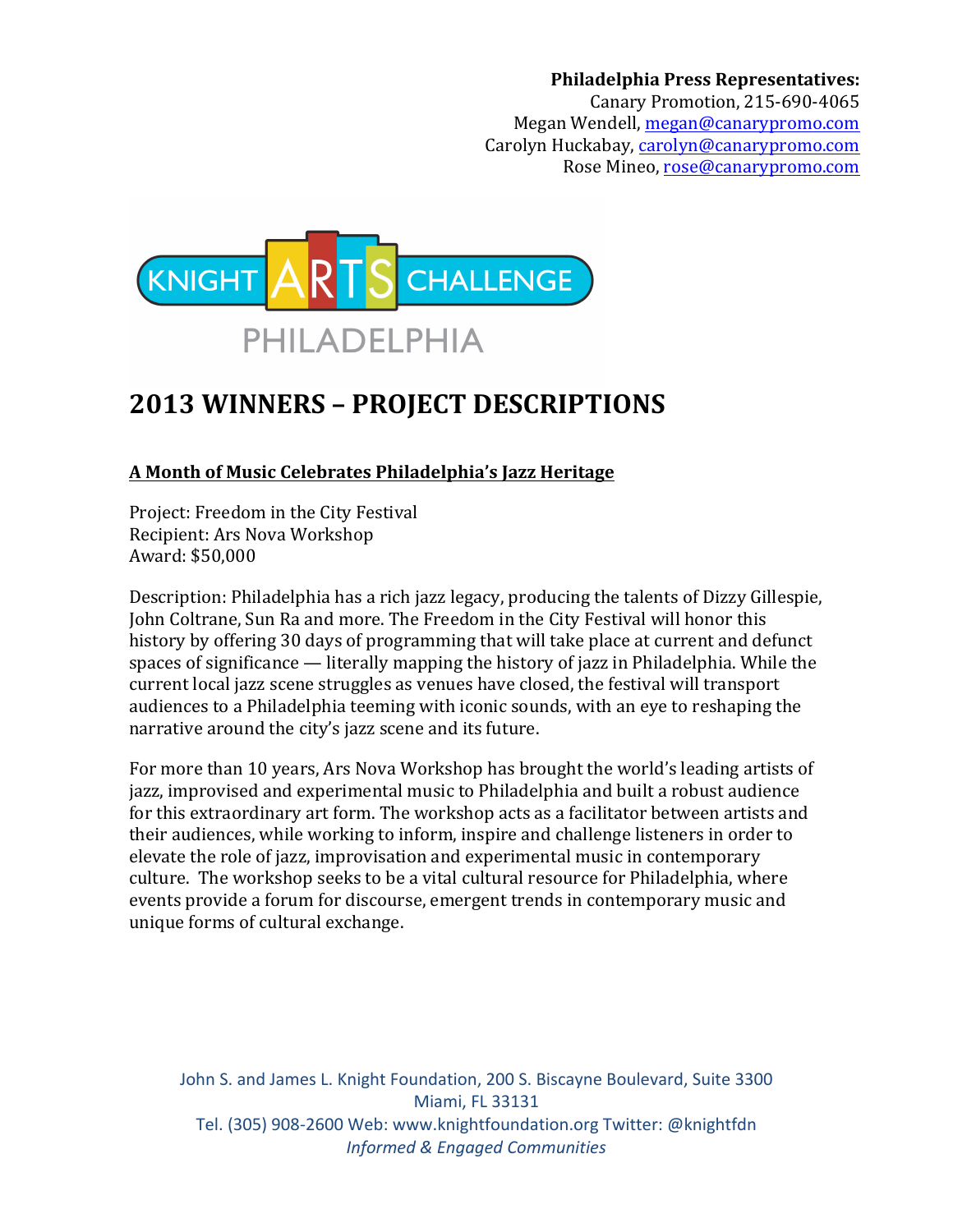## **Resource for Art Lesson Plans Expands Young Minds**

Project: Creating Legacies Thru Art Recipient: Art Sphere Award: \$20,000

Description: Creating Legacies Thru Art will create a free online catalog of curricula and resources so that community groups, after-school programs and schools can empower and educate children in areas where visual arts programs are scarce. To help these groups implement their own unique art education programs, Art Sphere will provide teachers and volunteers to deliver hands-on instruction and guidance.

Changing lives through art since 1998, Art Sphere is the only nonprofit of its kind to deliver a range of artistic and human services to culturally underserved youth throughout the Philadelphia region. Art Sphere uses art as a strategic tool to educate and create meaningful experiences for people of all ages. With the support and partnership of public institutions and private organizations, Art Sphere mobilizes a diverse volunteer base to focus on beautifying public spaces and encouraging flourishing communities.

#### **Artists Get Career Support Through Professional Development Programs**

Project: Artists U: Planning Mondays & AU 101 Course Recipient: Artists U Award: \$14,000

Description: Individual artists have few resources available to them for professional development, and often grow their careers reactively instead of proactively. Too many talented and accomplished artists are exhausted and discouraged about the future. Artists U will expand its professional development program with two elements: Planning Mondays, where any visual or performing artist can drop in once a week for a one-on-one consultation; and AU Intro Course: Building a Sustainable Life as an Artist, a three-week course on strategic planning, finances and creating an artist statement. Paired together, both programs will give artists the tailored, personal help they need to create a life that is both ambitious and achievable.

Artists U is a grassroots, artist-run platform for changing the working conditions of artists. Having started in Philadelphia and expanded to Baltimore and South Carolina, Artists U wants to change the conversations artists have in their heads, with each other, and with the world. The group pushes artists to build lives that are balanced, productive, and sustainable. Everything Artists U does is artist-to-artist and free for all participants.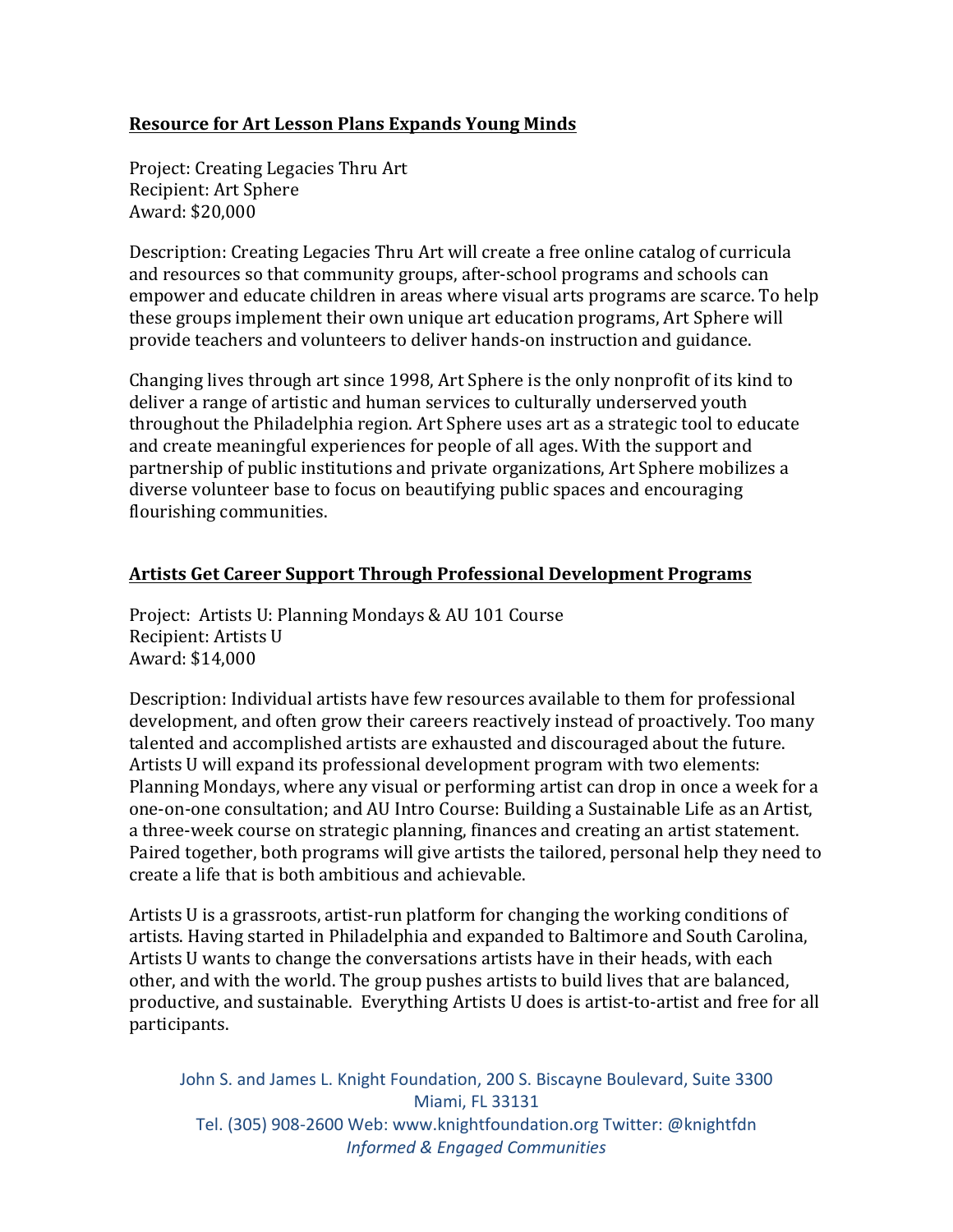## **Institute Cultivates New Skills in Emerging Arts Leaders**

Project: The Leadership Institute for the Cultural Sector Recipient: Arts & Business Council of Greater Philadelphia Award: \$100,000

Description: In order to encourage effective local arts leaderships and help Philadelphia organizations to be more sustainable and impactful, the Arts  $&$  Business Council of Greater Philadelphia will establish an Arts Leadership Institute for new, emerging and prospective leaders of Philadelphia cultural organizations. Participants will gain a deeper understanding of management skills and leadership challenges, cultivate professional connections and improve their leadership confidence and motivation. Training, led by university faculty, corporate professionals and renowned arts leaders, will include personal leadership, organizational assessment, financial management, governance and more.

The Arts & Business Council of Greater Philadelphia strengthens the city's creative sector, including arts, culture and for-profit creative businesses, by engaging the business, legal and technology communities, providing capacity-building services, and serving as a thought leader. The council, with the support of the Greater Philadelphia Chamber of Commerce, is uniquely positioned to actively connect these sectors.

# **Training Program Fosters Next Generation of Philadelphia Dance Instructors**

Project: Dance eXchange Recipient: BalletX Award: \$25,000

Description: BalletX will launch a new program to both expand its community outreach and further the careers of its dancers by training them as dance instructors. Members of the company and artistic staff will receive instruction in the methodology of the National Dance Institute, which emphasizes dance as a means of building selfconfidence and transcending cultural, physical and cognitive barriers. Applying this pedagogical standard, BalletX will design a half-year outreach program for students in Philadelphia's public schools. In teaching these students, BalletX and its dancers will gain professional experience in dance education while at the same time engaging children in the art of dance.

BalletX, Philadelphia's premier contemporary ballet, unites world-class choreographers with an outstanding company of professional dancers to forge new works of athleticism, emotion and grace. Founded in 2005 by then-lead Pennsylvania Ballet dancers Christine Cox and Matthew Neenan, the Company is committed to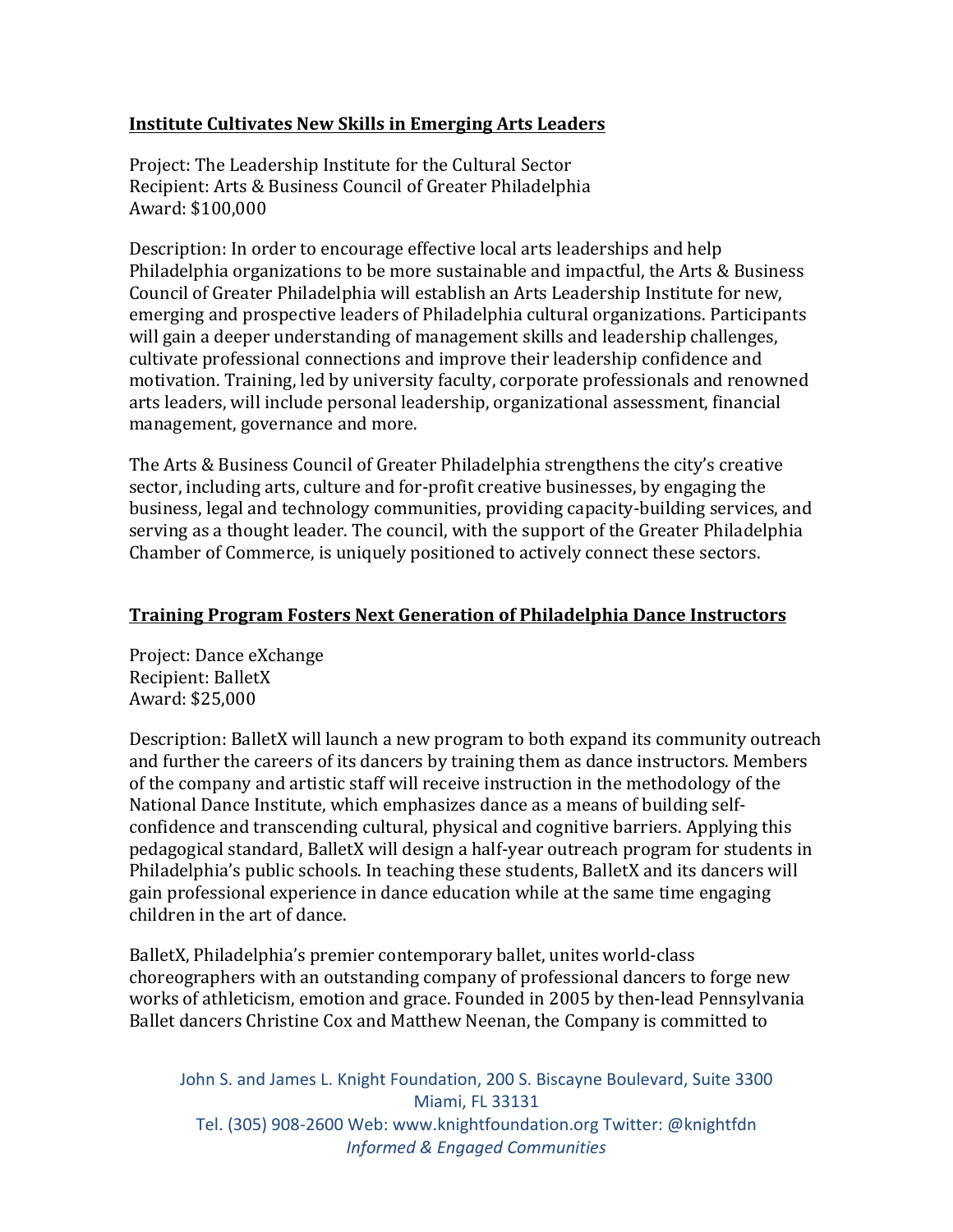producing original choreography that expands the vocabulary of classical dance for all audiences. As the resident dance company of The Wilma Theater, BalletX has built a repertoire of more than 35 world premieres by internationally renowned choreographers and has toured to prestigious venues and festivals across the United States and around the world.

#### Local Artists Bring a New Spin to Bike Rack Design

Project: Artist-Designed Bike Racks for Philadelphia: Public Art with a Purpose Recipient: Bicycle Coalition of Greater Philadelphia Award: \$50,000

Description: While Philadelphia's bike racks are utilitarian and unexceptional in appearance, they are critical to the city's efforts to promote cycling. To raise their profile, the Bicycle Coalition of Greater Philadelphia and the city's Office of Arts, Culture and the Creative Economy will launch a competition among local artists to design and install artistic bike racks. These functional public sculptures will showcase local artists as well as raise awareness of the importance of bike parking.

Founded in 1972, the nonprofit Bicycle Coalition of Greater Philadelphia works to make the Philadelphia region a better place to ride a bike. Through education and advocacy, the Bicycle Coalition promotes bicycling as a healthy, low-cost and environmentally friendly form of transportation and recreation.

# Amateur Musicians Deepen Their Connections to Classical Music

Project: City Wide Side-by-Side Recipient: Black Pearl Chamber Orchestra Award: \$50,000

Description: Further blurring the lines between creators and consumers of classical music, City Wide Side-by-Side will give exceptional amateur musicians a chance to rehearse and perform alongside the Black Pearl Chamber Orchestra. This auditionbased opportunity will provide up to 40 adult amateurs the chance to deepen their connection to classical music. The culminating performance, of Beethoven's Symphony No. 9, will take place June 21, 2014, in honor of National Music Day. To heighten the program's impact and reach, the audition and rehearsal process, public performance and behind-the-scenes moments will be made into a mini-documentary that will capture the amateurs and professionals as they work together, side-by-side, to present a world-class concert.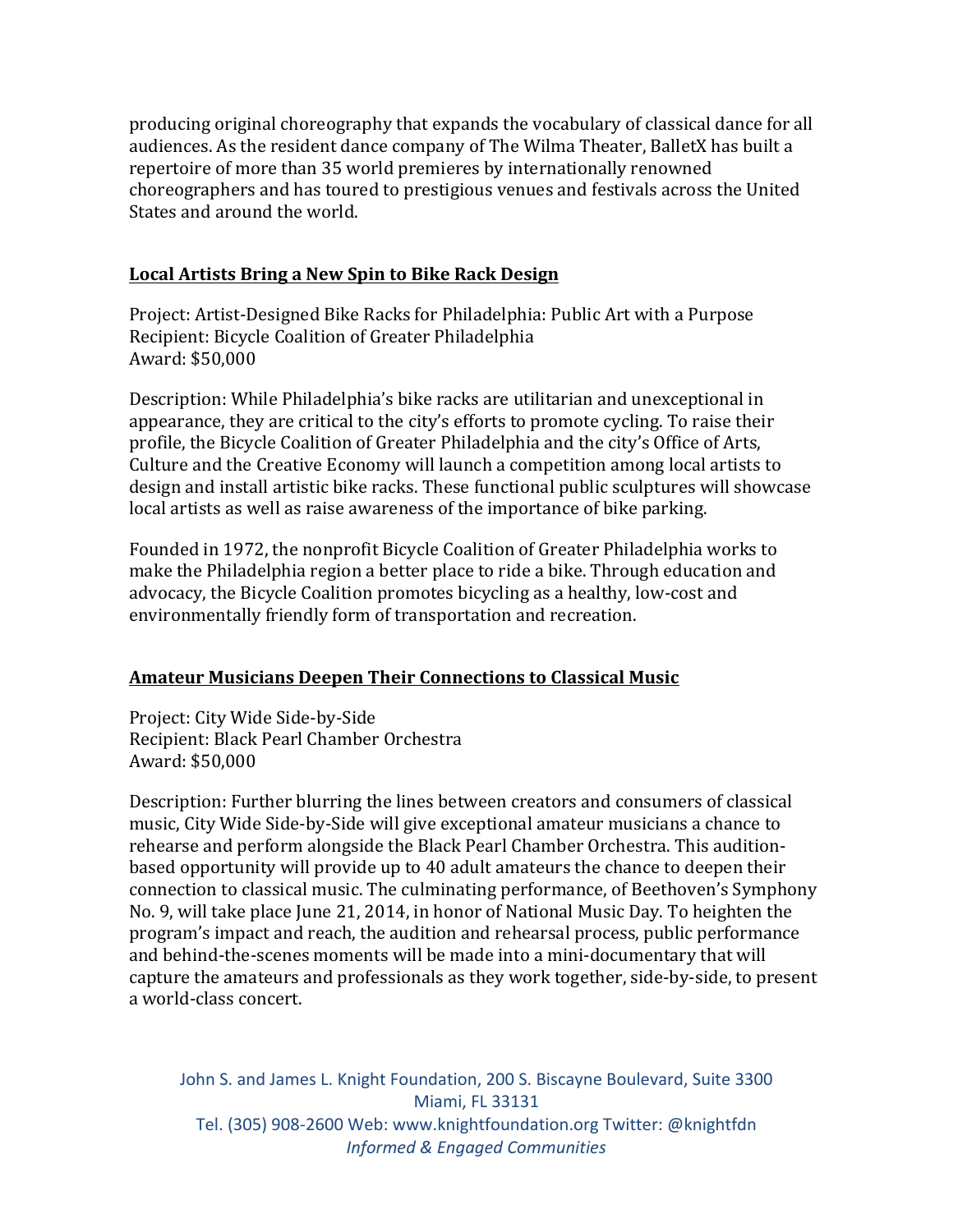Based in Philadelphia, the Black Pearl Chamber Orchestra was founded in 2007 and is the only professional orchestra in the region, and one of few in the country, to champion ethnic diversity in classical music. Founded by award-winning Music Director Jeri Lynne Johnson, one of only a few African-American women conductors on the scene today, the orchestra is dedicated to normalizing diversity in classical music. This mission is achieved by offering innovative community and educational programs, and presenting concerts of the highest artistic standard by musicians who represent all of Philadelphia's rich cultural diversity.

#### **Diverse Film Festival Supports Independent Black Filmmakers**

Recipient: BlackStar Film Festival Project: BlackStar Film Festival Award: \$50,000

Description: The BlackStar Film Festival is a highly visible platform for independent black filmmakers, providing genre-defying and beautifully crafted works to an audience thirsty for fresh perspectives. With challenge funding, the film festival will expand to include a short screenplay contest, where emerging writers can compete for a chance to have their work read during the festival and judged by a panel of industry professionals. The winning screenplay will be awarded a cash prize to produce the short film. BlackStar will also begin streaming exclusive short films on its website monthly, in 2014, building an archive of work that can be used for education or entertainment.

The BlackStar Film Festival, deemed "the black Sundance" by Ebony magazine, is the only event of its kind in Philadelphia. Focusing on cinema of the African Diaspora, the four-day festival provides an opportunity for filmmakers, patrons, and enthusiasts from all over the world to come together.

#### **New Art and Technology Space Encourages Collaboration, Innovation**

Project: The Department of Making + Doing: A Civic Prototyping Lab Recipient: Breadboard at the University City Science Center Award: \$100,000

Description: The Department of Making + Doing is building a collaborative space for curious Philadelphians to realize ground-breaking art and design that inspires, educates, excites and encourages creative "making." The center's partner organizations — Breadboard, The Hacktory, NextFab Studio and Public Workshop — will provide programming that will transform the space at 3711 Market St. into a vibrant place of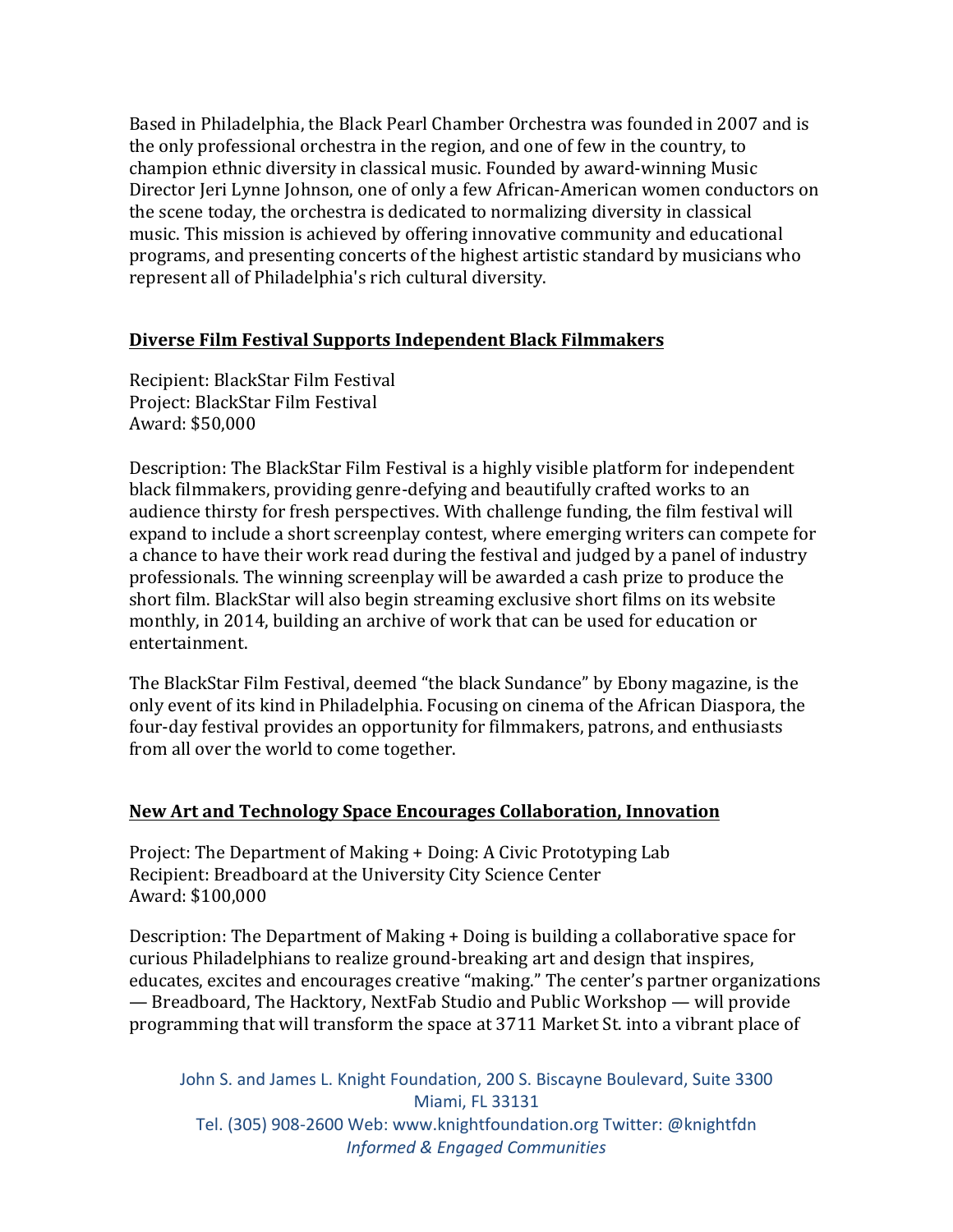creative production and civic innovation, where participants are encouraged to use technology and scientific concepts to tackle creative challenges. The partners hope the space will produce hybrid projects and products that could shine equally in an art exhibition, patent office, scientific conference or even a bus stop.

Breadboard is a hybrid program at the University City Science Center that facilitates cross-disciplinary art exhibits, artist residency programs, community outreach initiatives and special programs offering public access to a new generation of fabrication technology and workspace in an effort to empower individuals and convene communities around creative applications of technology. Breadboard also manages a public art space known as the Esther Klein Gallery that examines new art and contemporary arts practices that are influenced by technology. Breadboard programs support science, technology, engineering, and math educational initiatives and artsbased learning activities.

#### **Multi-Gallery Exhibit Unifies City's Artist-Run Collectives**

Project: CITYWIDE: A Collective Exhibition Recipient: CITYWIDE Award: \$13,000

Description: CITYWIDE seeks to unify Philadelphia's artist-run collectives in a monthlong series of exhibitions and events. Throughout November 2013, more than 20 collectives will participate in an exchange of exhibitions, ideas and practices at galleries and alternative art spaces located in different neighborhoods throughout the city. 

The organizing force behind CITYWIDE is a group of like-minded, independent art groups currently active in the emerging artist scene of Philadelphia. Organizing participants of CITYWIDE include: Vox Populi, Space 1026, Grizzly Grizzly, NAPOLEON, Tiger Strikes Asteroid, Fjord, Marginal Utility, Practice, Little Berlin, Mt. Airy Contemporary Artists Space, Rebekah Templeton, Basekamp, and McCartney/Belknap Projects

#### **Major Choral Event Empowers Girls Through Music**

Project: Girls Empowered Through Music Recipient: Pennsylvania Girlchoir, member-choir of Commonwealth Youthchoirs Award: \$15,000

Description: Creating a new opportunity for choristers from Pennsylvania Girlchoir to collaborate with students from across Philadelphia, Girls Empowered Through Music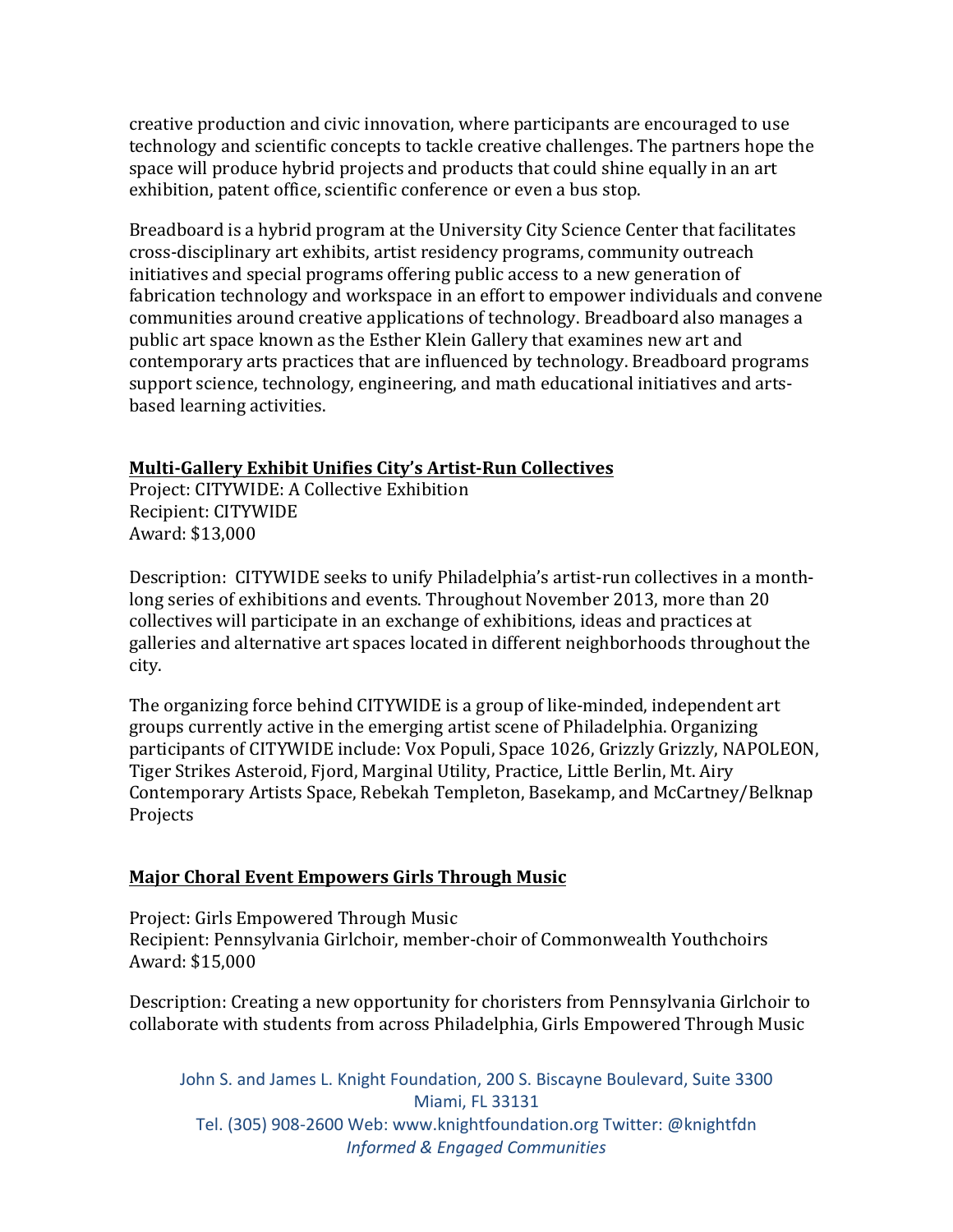will bring together more than  $350$  girls in grades seven to 12 for shared connection and intensive music-making in a festival weekend that culminates in a public performance at a major Philadelphia cultural venue. The project, the choir's creative answer to activist Eve Ensler's call to girls to "be their authentic selves," gives young female singers the affirming experience of learning and performing repertoire written and conducted by women.

Under the direction of Music Director Vincent Metallo, the Pennsylvania Girlchoir maintains a repertoire steeped in the classical tradition and enhanced by music from many cultures and time periods. Established in 2004, Pennsylvania Girlchoir has sung with the region's most distinguished ensembles and received critical acclaim. Pennsylvania Girlchoir is a member choir of Commonwealth Youthchoirs under the leadership of Executive Director Susan Ashbaker.

## **Live Dance Takes Spotlight in Public Pop-Up Performances**

Project: Month-long Pop-Up Exhibition of Local Dance-In-the-Making Recipient: Dance/USA Philadelphia Award: \$20,000

Description: To raise the visibility of live dance, Dance/USA Philadelphia will create a pop-up studio in a highly visible public space where companies will rehearse during a month-long exhibition planned for 2014. With trained docents on hand, passers-by can engage in casual conversation about what they see as they watch and listen to the rehearsal process through glass windows. Organizers expect more than 15,000 people to encounter the project, enabling new audiences to be captivated by the breadth and diversity of dance being made in Philadelphia.

Founded in 2007 as a branch office of Dance/USA, the national service organization for professional dance, Dance/USA Philadelphia provides advocacy, resources, and collaborative opportunities for the dance community in Greater Philadelphia. Director Lois Welk is committed to maintaining a high level of responsiveness, keeping services available at little or no charge, and to programming that is inclusive in terms of dance genre and budget size.

#### **Temporary Outdoor Wall Installations Spark Dialogue**

Project: Freewall: the Artists' Wall Recipient: David Guinn Award: \$9,000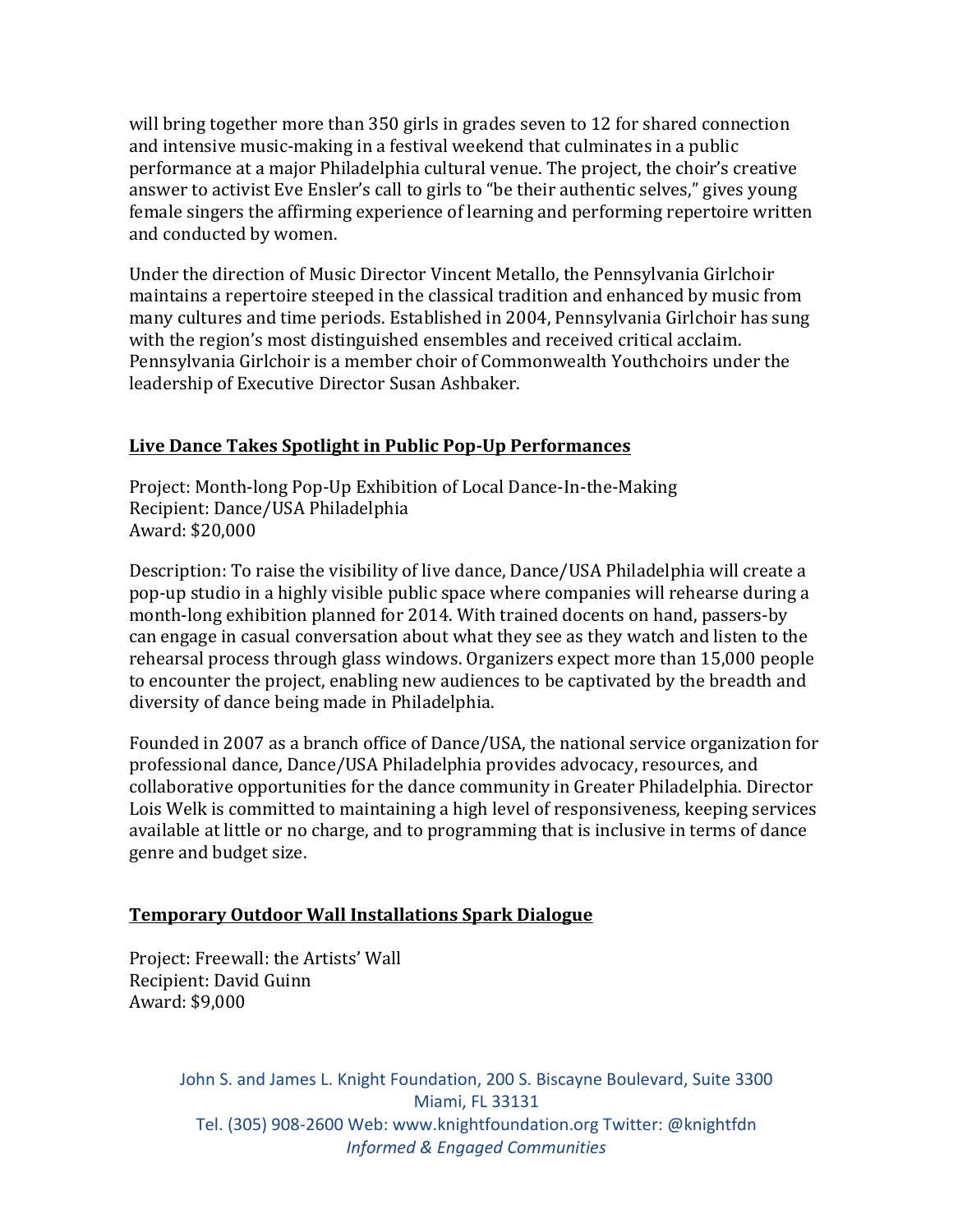Description: Freewall is a new, artist-run venue that brings temporary outdoor wallpainting installations to Center City Philadelphia as a way to engage the public in a dialogue about art. The  $55$ -by-28-foot wall at  $1214$  Sansom St. operates like a gallery dedicated to site-specific, public artwork, allowing artists to extend their studio practice in a public context and at an architectural scale. Artists are given wide latitude to pursue their vision in public, free from external requirements. Challenge funding will provide a stipend to the artists, pay for materials and equipment, and allow for documenting the work from inception to completion.

A graduate of Columbia University, David Guinn is a Philadelphia-based artist specializing in large-scale wall paintings. Since 1998, Guinn has painted more than  $30$ projects throughout Philadelphia and other cities in North America including New York, Washington, D.C. and Montréal. His work has been widely noted in the media, both locally and internationally. In 2012, Guinn founded Freewall, an outdoor space in Center City Philadelphia dedicated to promoting innovative wall-based artwork and advancing the dialog around public art. Guinn teaches mural painting at Moore College of Art and Design.

#### **Chamber Ensemble Brings Classical Music to Latino Communities**

Project: "Música en tus Manos" (Music in Your Hands) Recipient: Dolce Suono Ensemble Award: \$25,000

Description: To weave more music into Philadelphia's Latino communities, Dolce Suono Ensemble will partner with community organizations to offer high-quality chamber music and education to Spanish-speaking people of all ages. The ensemble will travel to community centers to offer performances, conversations and informal open mic sessions, as well as instrument "petting zoos" where attendees can try instruments with the guidance of musicians. The program will culminate in a workshop and side-by-side performance with all-star guest composer Tania León, the first Latina composer to receive a Grammy nomination. The ensemble also will commission León to write a new work based on a Latin American myth.

Dolce Suono Ensemble has been dazzling audiences and invigorating the music world since its founding by flutist and Artistic Director Mimi Stillman in 2005. The ensemble presents chamber music concerts on its home series in Philadelphia, performs on tour, commissions important new works, makes recordings, and engages in educational outreach with Philadelphia communities. Called an "adventurous ensemble" in The New York Times, the ensemble's active commissioning program has led to 31 world premieres in eight seasons.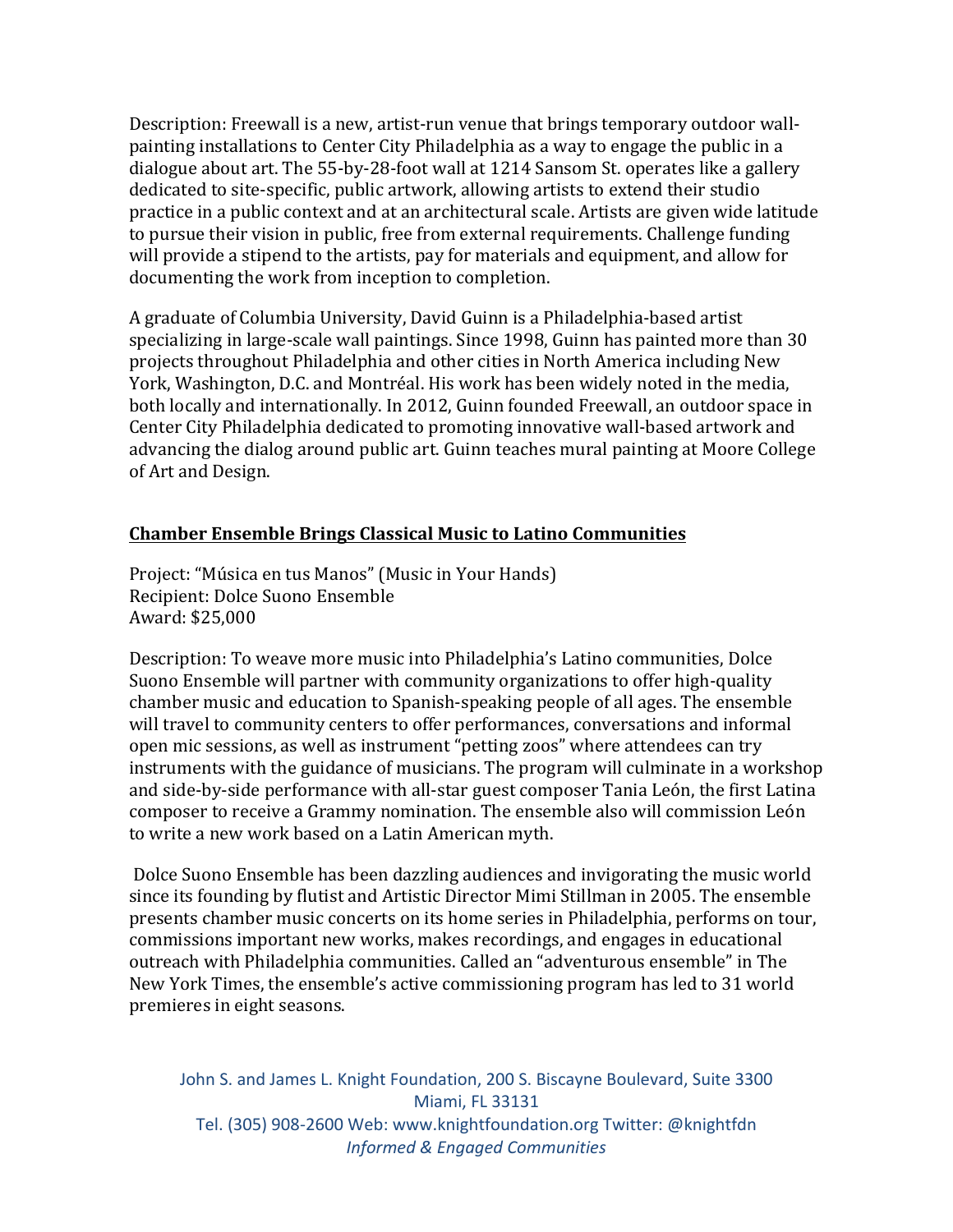# **Technology-Enhanced Live Music Provides a Feast for the Senses**

Project: Technology-enhanced live concerts for improved audience engagement Recipient: Drexel ExCITe Center Award: \$75,000

Description: The Drexel University ExCITe Center, which focuses on the intersection of art and technology, will launch a series of live music concerts that employ new media technologies, such as projected visuals and mobile apps, to better engage audiences. Working with prominent national and local artists, these performances will span multiple genres  $-$  pop/rock, jazz and classical. The aim of this project is to demonstrate that real-time interactive visualizations can improve the concert experience, better inform listeners, and attract new audiences to a wide range of musical forms and styles.

The Expressive & Creative Interaction Technologies (ExCITe) Center is a strategic initiative of Drexel University to foster highly multidisciplinary research and education activities spanning all academic units. Efforts focus on the intersection of art and technology, as the center believes the arts inspire innovation, but also that artistic work increasingly depends upon a fundamental understanding of technology. The Center opened its new  $11,000$ -square-foot space on Drexel's campus earlier this year.

# **Center City Jazz Festival Expands to Reach New Audiences**

Project: Center City Jazz Festival Recipient: Ernest Stuart Award: \$15,000

Description: To increase audiences for jazz, the new Center City Jazz Festival will expand in to add a second day and include new venues. The festival focuses on presenting new, live jazz at venues big and small in Center City Philadelphia. Challenge funding will also help the festival set aside free tickets for students and provide performances at a local high school.

The Center City Jazz Festival was funded in 2012 through a Kickstarter campaign, during which \$17,200 was raised from 188 individual contributions. The dav-long festival debuted last April and featured 17 original bands from the Philadelphia and New York City areas. The bands performed in four packed venues all centrally located and within a short walking distance of each other.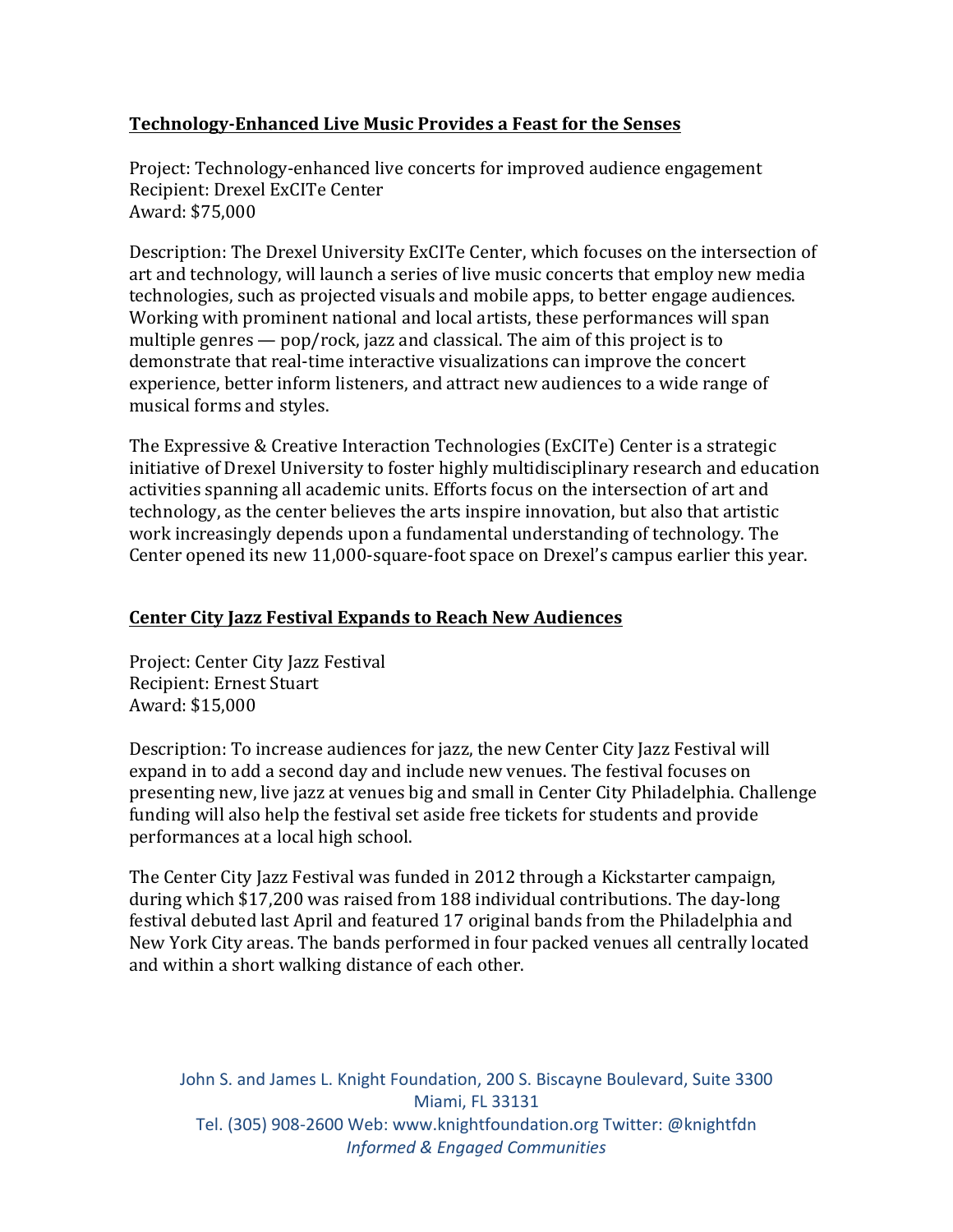## **Choreographers Mount Living Installations in Two Well-Known Public Spaces**

Project: Sky, Weed, Rust, Concrete: Eiko & Koma perform free outdoor events Recipient: Inta Award: \$50,000

Description: As part of a year-long residency at the Pennsylvania Academy of the Fine Arts, artists Eiko & Koma will mount two "living installations"/outdoor performances in two well-known Philadelphia public spaces: the Spur of the Reading Viaduct (April 2014) and the academy's Lenfest Plaza (September 2014.) Recipients of a MacArthur Genius Award, dancers/choreographers Eiko & Koma are known for their bold, highly theatrical performances in outdoor sites, theaters and museums. The projected yearlong academy residency will include community workshops, installations, seminars, public dialogues and gallery performances, followed by outdoor performances and public activities such as a viaduct field trip to explore the unexpectedly diverse flora and fauna of a currently unused city space.

Eiko and Koma began working together as an experiment in their native Japan, and their collaboration has endured for over 40 years. After studies in Germany and the Netherlands, they settled in America in 1976. Since then, they have presented their stage, gallery, site and media works across North America and the world. Much honored for the originality and intensity of their peerless theater-making, their accolades include a joint MacArthur Fellowship, a Guggenheim Fellowship, designation as United States Artists, two "Bessies" and the Dance Magazine award. Most recently, they were each named Doris Duke Artists.

# Local Poets Get New Opportunities Through Poetry Slams and Workshops

Project: The Pigeon Presents: The Philadelphia Poetry Slam Recipient: The Philly Pigeon Award: \$13,000

Description: To bring poetry to a wider audience and support the development of more performance poets, The Pigeon Presents: The Philadelphia Poetry Slam will expand its offerings of events and workshops. The Pigeon now hosts monthly slams that include workshops followed by competitions where local poets present original works in a variety of styles. With challenge funding, the Pigeon will expand the series to host additional workshops and mini-slams where artists can test out a new work in a smaller environment. The Pigeon also will expand its video series of slams that are available on YouTube and will soon run on local public access television. As a way to engage more young adults who grow too old for youth poetry programs, The Pigeon will also offer young poets free tickets to workshops and slams.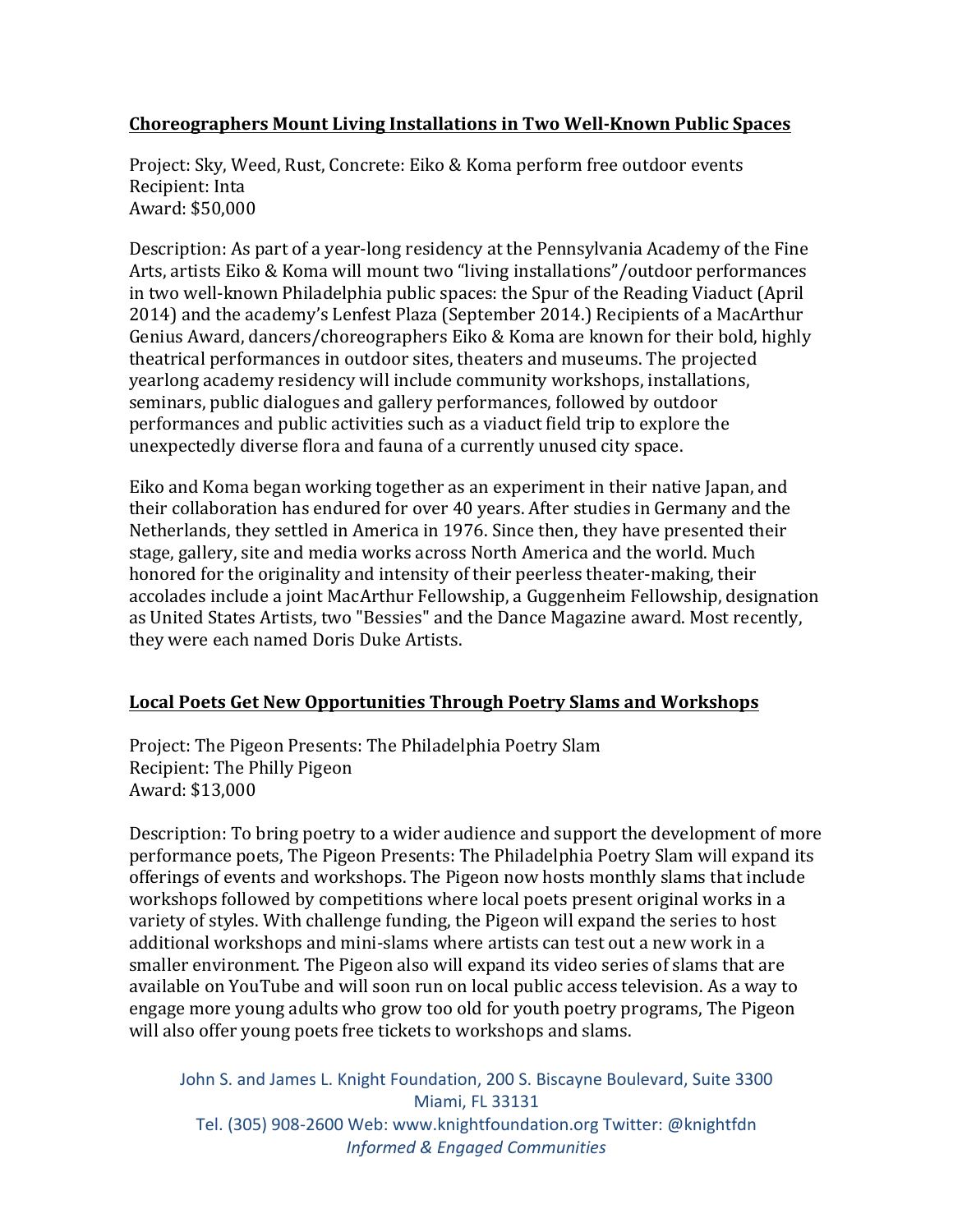The Pigeon Presents: The Philadelphia Poetry Slam is run by its co-founders and performance poets Alyesha "Ms." Wise and Jacob Winterstein. The Pigeon hosts monthly workshops that are followed by a poetry slam, which is a friendly competition between poets judged by five members of the audience.

#### **Audience Members Become Performers in New African Dance Work**

Project: Let the Roots Show: Kùlú Mèlé Celebrates the Roots of Urban Dance Recipient: Kùlú Mèlé African Dance & Drum Ensemble Award: \$20,000

Description: While Kùlú Mèlé's African dance shows are already known for getting audiences to dance in the aisles, challenge funding will allow audience members to actually perform onstage with company dancers. The project will include master classes in West African, Afro-Cuban and urban contemporary dance for up to 120 dance enthusiasts. Through open auditions, up to 15 members of the public will be selected to rehearse and perform a new work choreographed by Emmy Awardnominated choreographer Jeffrey Page, known for blending traditional African dance with hip-hop, funk and soul. He will also lead the urban contemporary dance master class, and company members will conduct workshops for students at five local schools.

Founded in 1969, Kùlú Mèlé is known for infusing African dance with urban American flair. The company has graced stages from New York to Guinea, distinguishing itself with beautiful costumes, a thrilling percussion battery and dynamic choreography. Kùlú Mèlé performs extensively throughout the Mid-Atlantic region and beyond, yet remains deeply rooted in the Philadelphia community. Its programs for youth include the Omo Kùlú Mèlé children's ensemble and afterschool program. The company also produces an annual performance season and hosts master classes with guest artists.

#### **Theatrical Performance Brings Together Two South Philly Neighborhoods**

Project: Point Bold: A Neighborhood Project Recipient: Lee Ann Etzold Award: \$25,000

Description: While the Point Breeze and Newbold neighborhoods border each other, residents often feel miles apart. To bring the communities together, the Point Bold Neighborhood Project will engage artists from both areas in creating a theatrical event inspired by true neighborhood stories, addressing neighborhood issues, and written and performed by the community. The project will build an ensemble of artistic neighbors (not just professionals) to collect personal and community histories, as well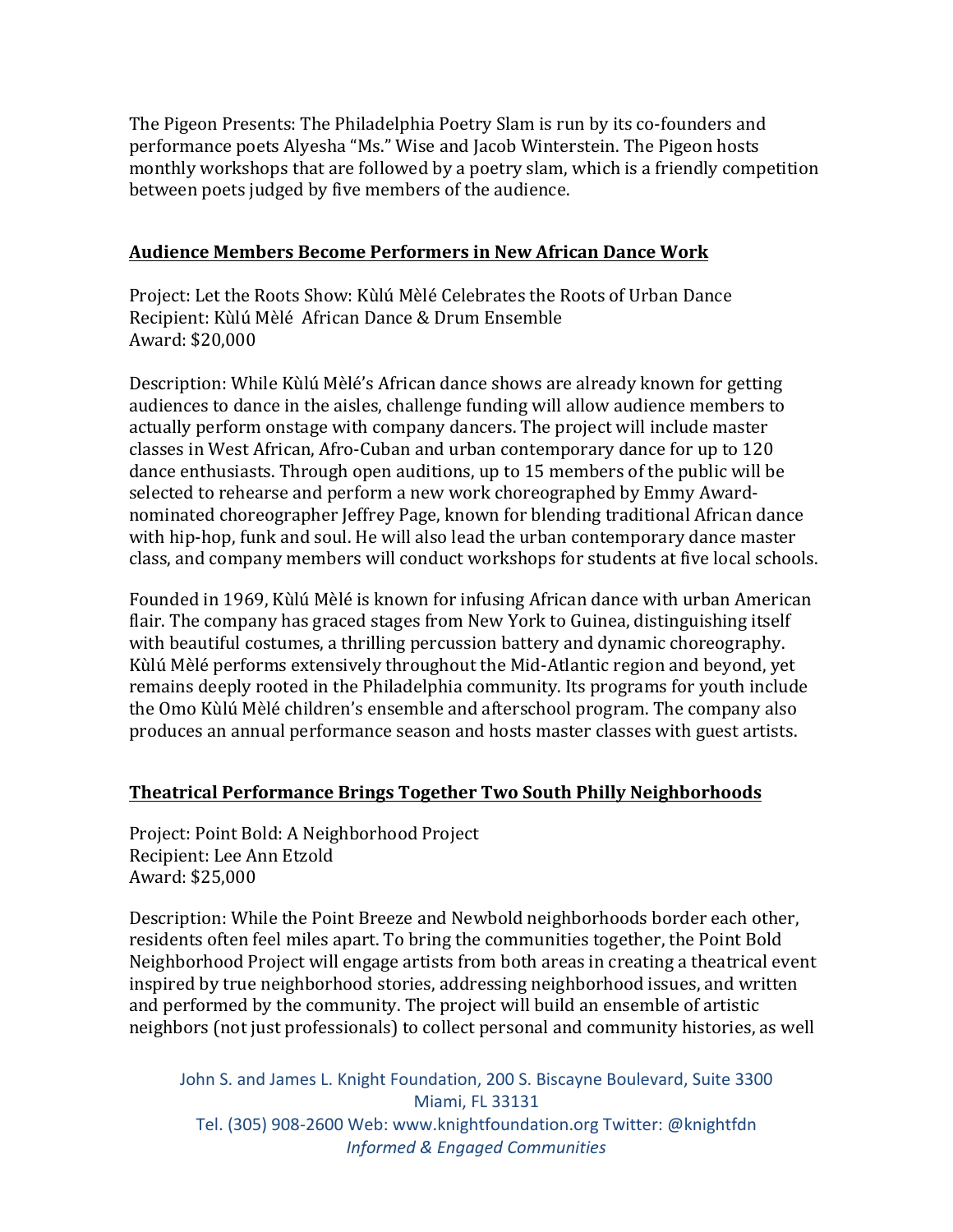as impressions of the neighborhoods' past, present and future. The performance will be presented in a springtime extravaganza that leads the audience from the auditorium of G.W. Childs Elementary School to the adjacent Love Garden for a celebratory dance party.

Lee Ann Etzold is a Philadelphia-based theater artist who has created original works in the United Kingdom, France, Czech Republic and regionally in the United States. She cofounded New Paradise Laboratories and has created original physical theater works with Bill Irwin, Pig Iron Theatre Company, Headlong Dance Theatre, Brat Productions and Lucidity Suitcase Intercontinental. She studied theater at Virginia Tech, clown in Paris and received fellowships from the Independence Foundation and the Live Arts Brewery. She was selected for the Lincoln Center Theater Directors Lab, and the Young Vic Directors Program in London.

#### **Immersive Opera Experience Begins in the Balkans**

Project: Opera in the City: Svadba - Wedding Recipient: Opera Philadelphia Award: \$100,000

Description: To offer a more immersive experience, Opera Philadelphia will launch Opera in the City, where each year the company will match an opera geared at nontraditional, diverse audiences with an equally unorthodox site within the city. The series will launch in fall 2013 with a challenge-funded production of Ana Sokolovic's Svadba - Wedding, in collaboration with FringeArts. Svadba is a Serbian, a cappella opera fusing operatic and folk music and telling the story of Milica, a bride-to-be, and her five friends on the night before her wedding. The 50-minute production will offer the audience an immersive operatic experience followed by an authentic Balkan wedding feast for the entire audience featuring a local Balkan orchestra.

Opera Philadelphia creates outstanding productions of both classic and new operatic works that resonate within the community, assembles the finest international creative artists, and presents programming that educates, deepens, and diversifies the opera audience in Philadelphia and beyond. Performance offerings include large-scale works at the historic Academy of Music, intimate chamber operas as part of the Aurora Series for Chamber Opera at the Perelman Theater, and frequent community performances that focus on creative partnerships and enhanced accessibility.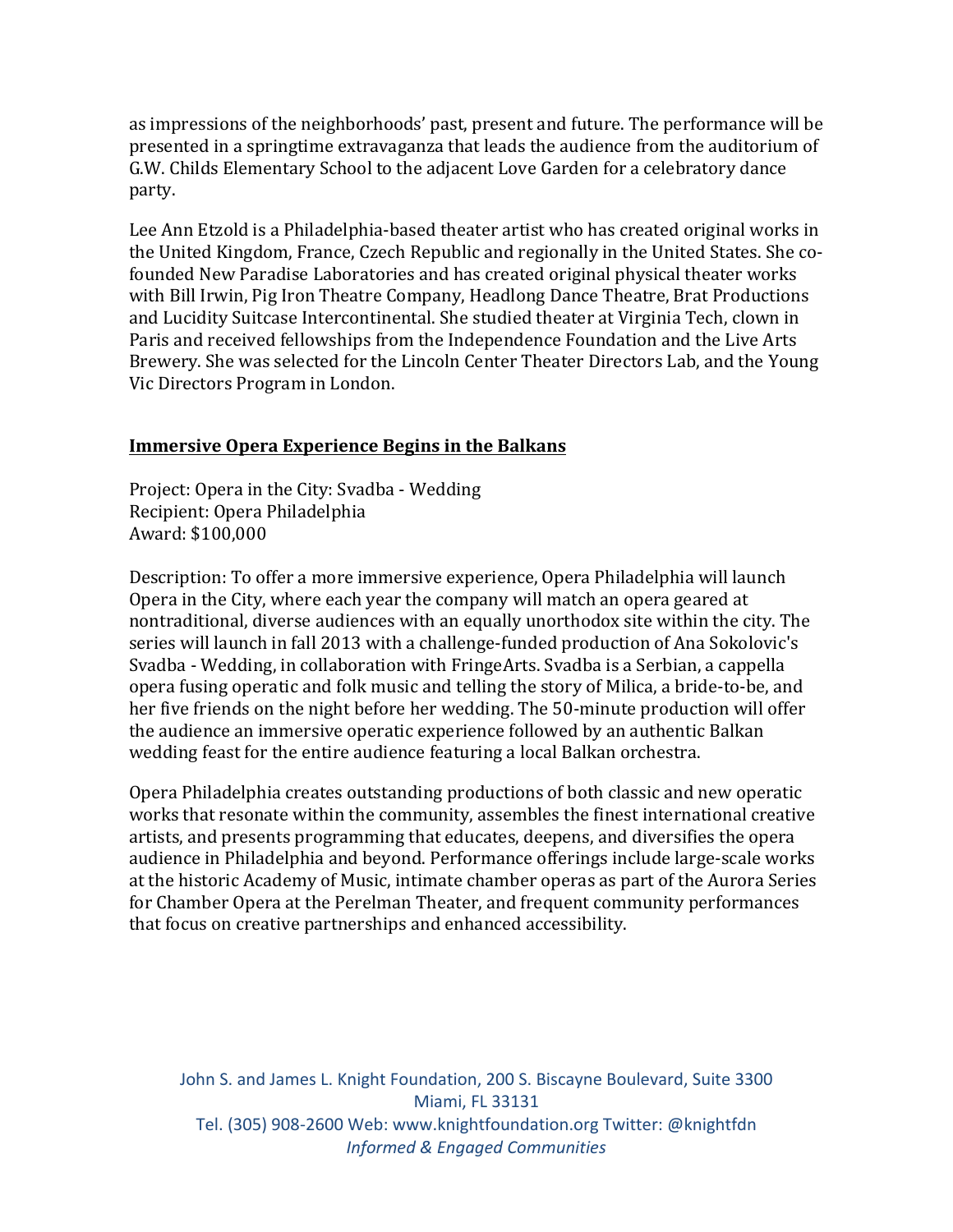## **Festival Celebrates Contemporary Flamenco Pioneers**

Project: Philadelphia Flamenco Festival 2014 Recipient: Pasion y Arte Flamenco Award: \$35,000

Description: To celebrate the contributions of Flamenco, the all-female dance company Pasion y Arte seeks to expand its festival in 2014, partnering with Drexel University for a two-week event featuring open workshops, an educational symposium, film screenings and eight performances. Preceded by a one-month residency with innovative Spanish Flamenco artist Rosario Toledo, the festival will showcase her work as well as showcasing Flamenco Nuevo: The Galvan Legacy featuring performances by Pastora Galvan and Flamenco giant Israel Galvan. Through the festival, Pasion y Arte seeks to celebrate contemporary pioneers, explore a unique vision of Flamenco that merges traditional and modern aesthetics and engage new communities in the city's cultural landscape.

Pasion y Arte is an all-female flamenco dance company that treasures the traditions of classical flamenco while also seeking to expand the art form in new and modern ways. Pasion y Arte and its Artistic Director Elba Hevia y Vaca present new and commissioned works that draw upon mastery and respect for flamenco dance, cante and palos while experimentally incorporating elements of other dance forms, music genres, multimedia and narrative storytelling. In this manner, Pasion y Arte investigates the trajectory of modernization and change in  $21^{st}$  century flamenco, with a special emphasis on the empowerment of women.

# **Newly-Restored Theater Hosts Local Film Screenings**

Project: Filmadelphia at the Roxy Recipient: Philadelphia Film Society Award: \$150,000

Description: To provide students and local filmmakers the opportunity to share their work, the Philadelphia Film Society will host monthly community screenings at its new home at the Theater at the Roxy. While technological advancements have made the production of films more accessible than ever to all levels of filmmakers, avenues to exhibit their works remain limited. Exhibition is particularly difficult in Philadelphia due to the lack of movie theaters, which inhibits the ability to experience a diverse selection of movies. The society hopes to foster greater creativity through film by providing filmmakers of all ages, levels and backgrounds a venue to showcase their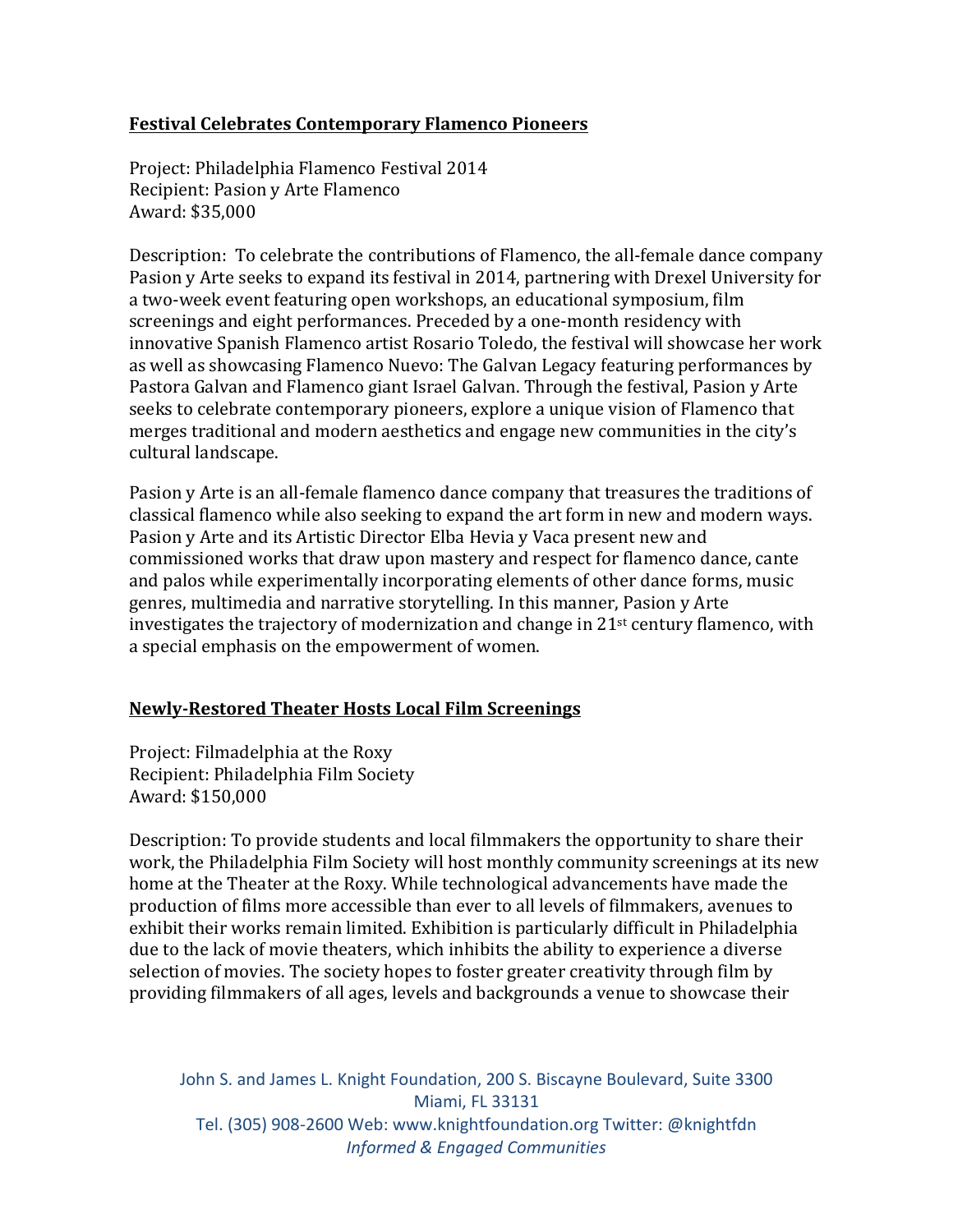work and elicit audience feedback, using the Theater at the Roxy as a hub for the Philadelphia filmmaking community.

The Philadelphia Film Society's mission is to utilize film's unique capacity to engage a broad cross-section of the community, while further providing access to powerful films from around the world in order to increase education and understanding. It does so by annually producing a top-tier film festival featuring the best of American and International cinema. It also offers unique and varied programming throughout the year that furthers the awareness of film as an important form of artistic expression and instrument of cultural change. The society will further accomplish its mission through the operation of the Theater at the Roxy beginning in 2013.

#### **Utopic Floating Structure on the Delaware Suggests Bold Environmental Future**

Project: WetLand Recipient: FringeArts Award: \$50,000

Description: FringeArts will commission artist Mary Mattingly to ignite imaginations about a sustainable future by creating a large and visually stunning utopic floating structure called WetLand. A participatory art project, WetLand will be a water-based ecosystem replete with solar panels, gardens and housing, erected on a floating barge docked along the Delaware River. Creating an island-like environment, WetLand will be an educational space that visitors can board and explore, stirring thoughts about water usage and the environment.

Since 1997, FringeArts, formerly known as Philadelphia Live Arts Festival and Philly Fringe, has explored the boundaries of art by bringing the newest, most cutting edge and highest quality performances to Philadelphia from around the world, as well as commissioning new public art works. Its lab program nurtures the development of local artists through residency programs, performance opportunities and more. Each September, FringeArts presents an annual citywide festival, featuring renowned and emerging artists. Beginning in fall 2013, FringeArts will present national and international artists year-round at its dedicated new state-of-the-art facility on the Delaware River waterfront in Old City.

#### **After-School Programs Let Students Take Center Stage**

Project: Out of School Time is Show Time! Recipient: Philadelphia Parks & Recreation's Performing Arts Office Award: \$5,000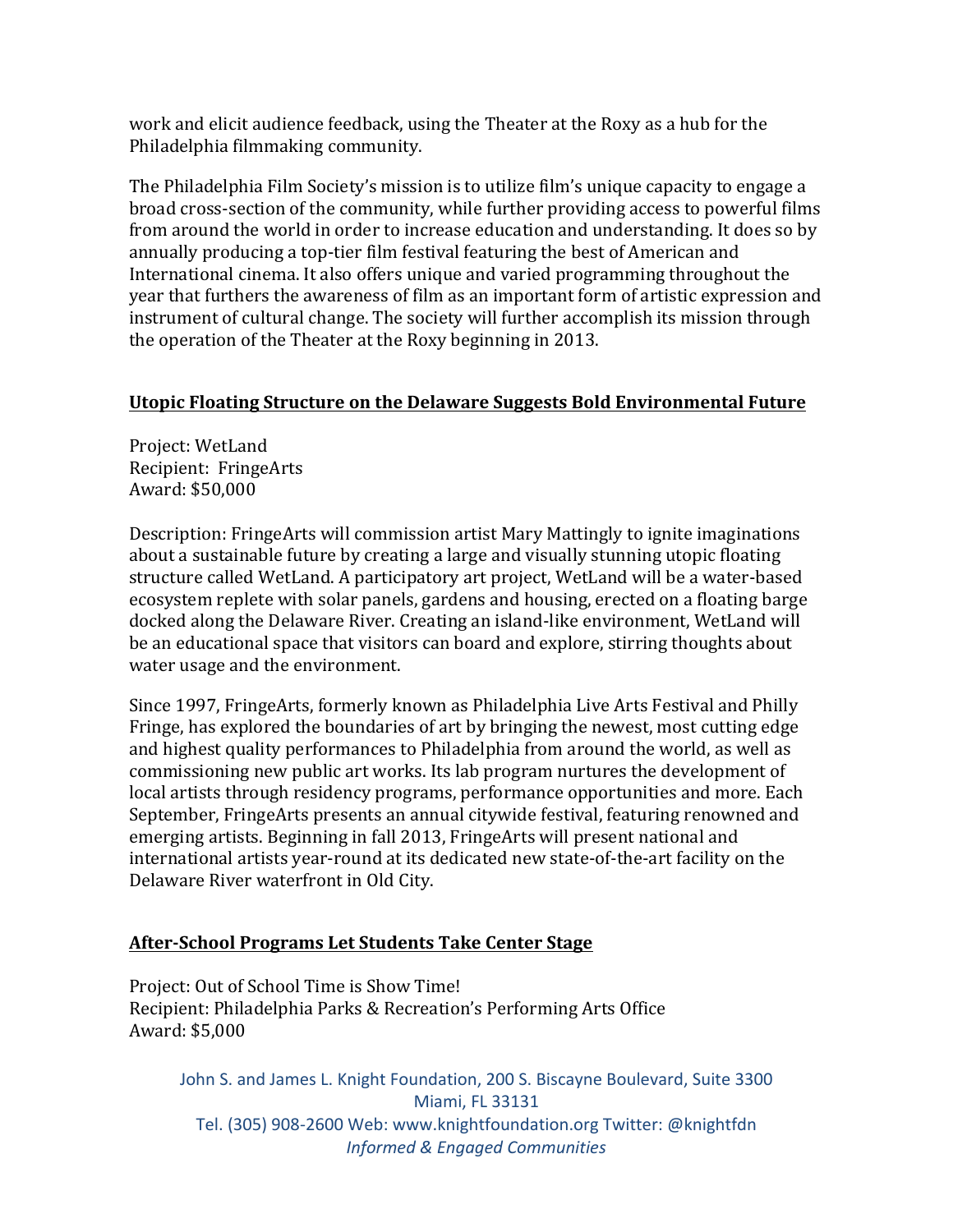Description: Philadelphia's Parks & Recreation will create a pilot program to explore the best ways to expand its after-school offerings in dance, music and theater. With challenge funding, two experienced performing arts teachers will participate in twomonth residencies at six recreation centers, providing structured lessons culminating in a presentation for friends and families. Children who develop a strong interest in the arts will be referred to the city's performing arts camp. After evaluating the success of the pilot, the city plans to expand performing arts programming throughout the parks system. 

The Performing Arts Office of Philadelphia Parks & Recreation strives to coordinate, promote, and expand cultural programs for the city of Philadelphia. Through our various programs, we provide cultural activity in which youth and adults of various backgrounds can interact through creative expression. The office currently has 63 recreation facilities with dance programs and 18 recreation facilities with drama and musical theater programs. The Young Performers Theater Camp and the Introduction to Performing Arts Camps are award-winning programs and are among the largest performing arts camps in Pennsylvania.

#### **Exhibitions Zoom In on New Approaches to Photography**

Project: Philadelphia Photo Arts Center Presents: Four Exhibitions on the Leading Edge of Contemporary Photographic Practice Recipient: Philadelphia Photo Arts Center Award: \$100,000

Description: To cultivate new audiences for contemporary photography, the Philadelphia Photo Arts Center will present four multidisciplinary exhibitions that will take photography past the gallery walls to become an immersive experience. For example, for the fourth annual Philly Photo Day, not only will the center invite Philadelphians to take a photograph within the city limits and hang each print, the center will also select 40 works to be blown up and shown on billboards. The center will also produce 20 digital photographic murals in conjunction with community centers and the city's Mural Arts Program. For another exhibition, photographer Blake Carrington will produce images created in Philadelphia using custom software to translate audio recordings into visual data. Carrington will focus on re-imagining portions of the city, questioning ownership and the ways people perceive their relationship to natural and built spaces. Two additional shows will feature performance artists who use photography and conceptual artists who use nontraditional approaches to portraiture.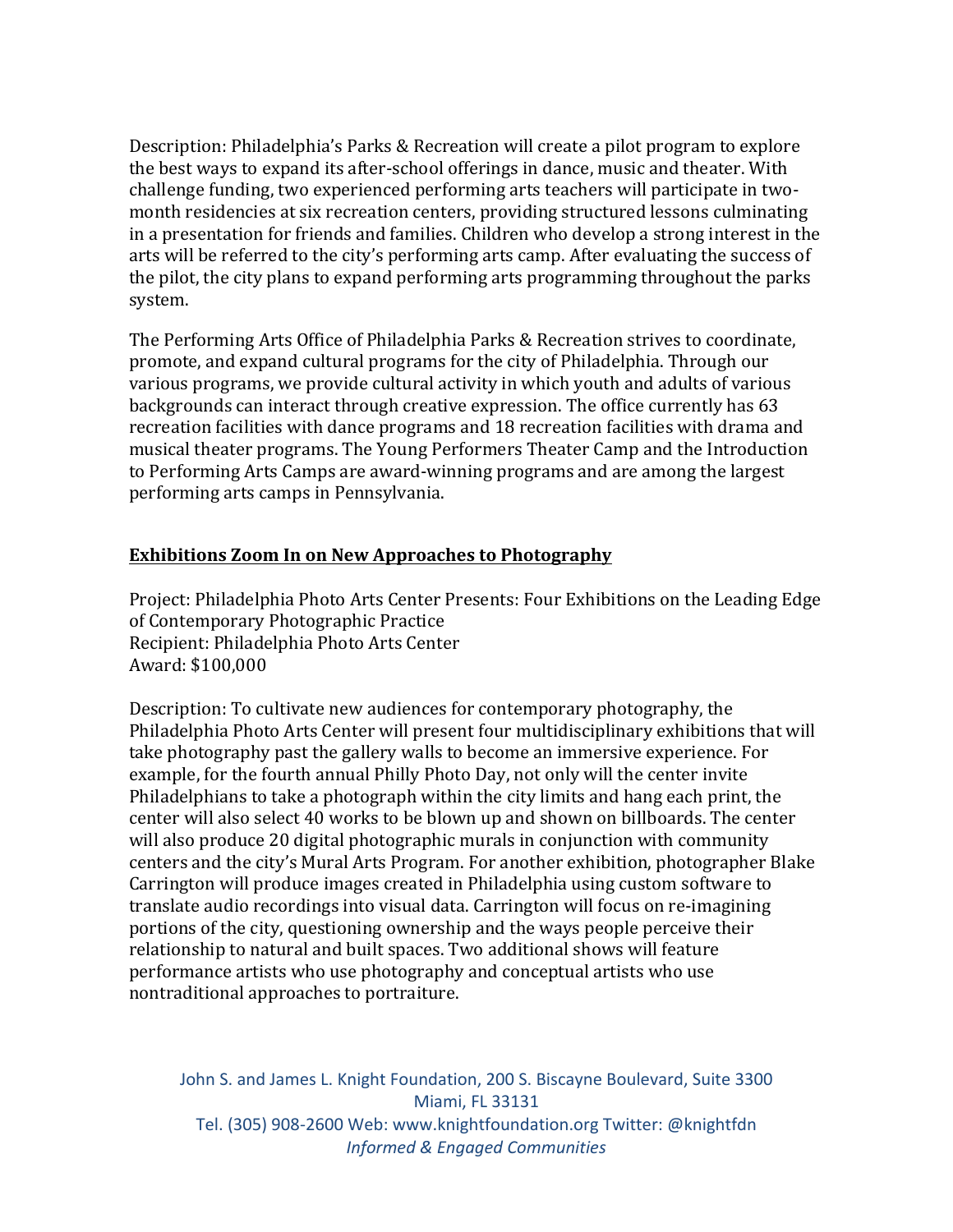The Philadelphia Photo Arts Center is a community hub for contemporary photography. Devoted to the study, practice and appreciation of photography, the center organizes innovative exhibitions, inspiring artist lectures, diverse educational offerings, and affordable access to high-end digital equipment. Founded in 2009, the center quickly became the region's premier resource for photographers and enthusiasts alike, and has flourished through its efforts towards outreach and community involvement. The center is committed to taking photography past the gallery walls and into the city and to fostering the creative impetus in all those willing to take a picture.

#### **New Theatrical Work Investigates School-to-Prison Pipeline**

Project: Anna Deveare Smith's The Pipeline Project Recipient: Philadelphia Theatre Company Award: \$100,000

Description: To create a conversation around important issues of youth in the criminal justice system, challenge funding will support the two-year residency of actress and playwright Anna Deavere Smith as she creates a new work. The piece, called "The Pipeline Project," will address the problem of the increasing number of youngsters being shuttled from school into the criminal justice system. During her 2013-15 residency at the company, Smith, a MacArthur Award-winning playwright, actor and educator, will conduct in-depth interviews with advocates, teachers, parents and law enforcement officers involved in the school-to-prison pipeline in order to investigate how Philadelphia is faring in its most vulnerable communities. The project will have a staged reading to bring members of the community together to find new ways of mobilizing around the issue followed by a workshop and full production in the company's 2014-15 season.

Philadelphia Theatre Company is a leading regional theater company whose mission is to produce, develop and present new and contemporary theater focused on the American experience that ignites the intellect and touches the soul. Under the leadership of Producing Artistic Director Sara Garonzik since 1982, the company supports the work of a growing body of diverse dramatists and takes pride in being a home to many nationally recognized artists. The Suzanne Roberts Theatre, the company's home on Philadelphia's Avenue of the Arts, has helped contribute to Center City's revitalization.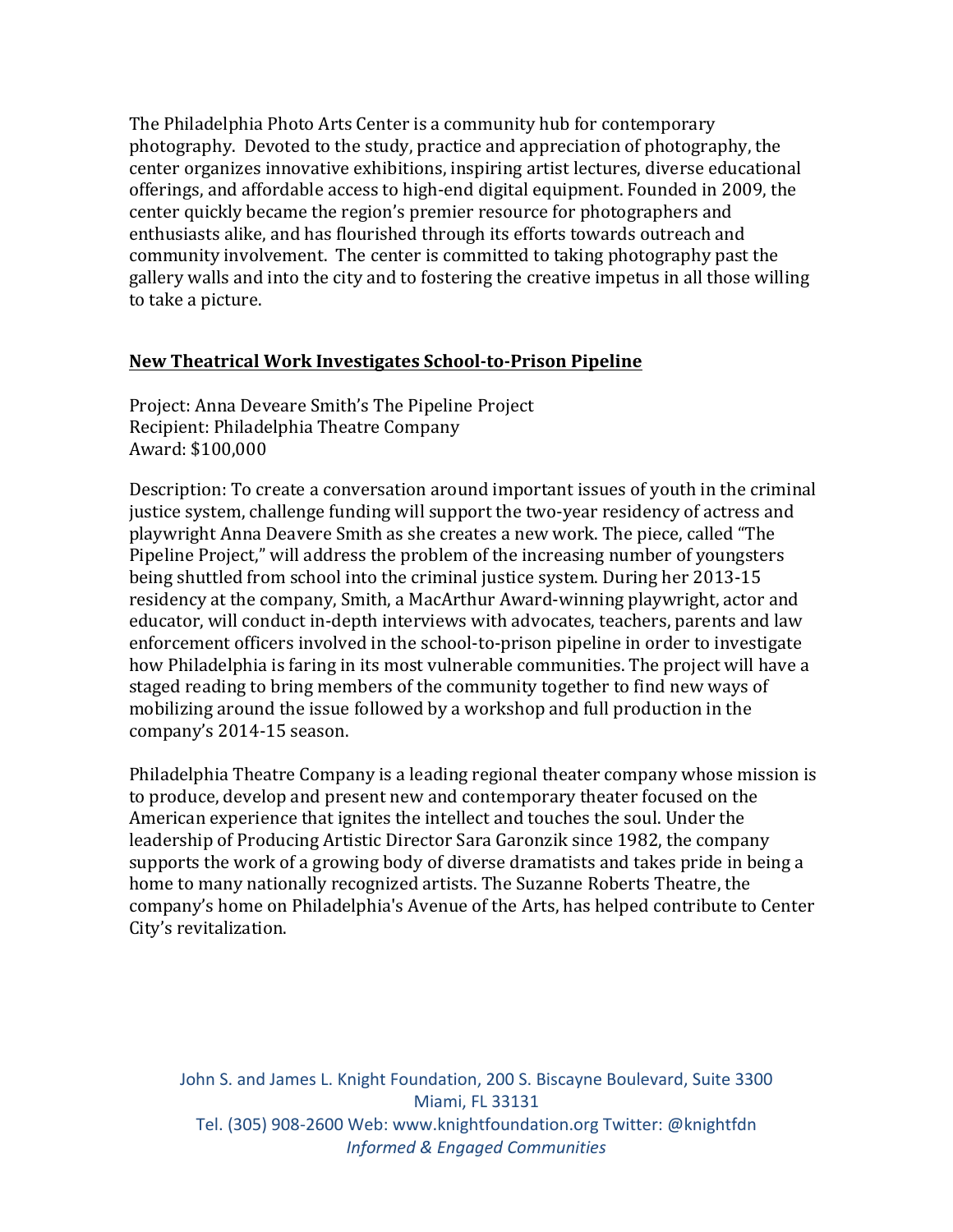## **Monologue Festival Puts a Spotlight on Student Voices**

Project: Philadelphia Young Voices Monologue Festival Recipient: Philadelphia Young Playwrights Award: \$20,000

Description: Philadelphia Young Playwrights and collaborating partner InterAct Theatre Company plan to expand the audience for their Young Voices Monologue Festival, a week of professionally performed monologues written by high school students from across the Philadelphia region. This public event is the culmination of a six-month process through which artists teach the craft of monologue writing to hundreds of area students, helping them express their important and underrepresented hopes, fears, dreams, points of view and observations. More than 400 monologues are submitted each year, of which 15 to 20 are selected for development and production at The Adrienne in Center City. With challenge funding, the festival will double the number of participating schools to 16, including urban and suburban, private, public and parochial, and schools for juvenile offenders and special needs populations. This expansion, and accompanying tour, will significantly increase the number and diversity of monologues submitted, as well as interest in attending the spring performances.

Philadelphia Young Playwrights believes that every young person has a voice worth hearing. Celebrating 25 years, Young Playwrights taps the potential of youth and inspires learning through playwriting and monologue workshops for 2,000-plus students in more than 60 classrooms throughout the region. More than 1,400 student playwrights each year submit their original plays and monologues to our annual festivals. Young Playwrights promotes literacy, creativity, problem solving, academic skills, motivation, self-empowerment and empathy for students with varying backgrounds and abilities in grades K-12. When students write about their lives, they are empowered to change them.

## **Indie Rockers and Indie Theatermakers Collaborate on Hybrid Opera Performance**

Project: Dr. Dog plus Pig Iron: Leavers and Takers, the Concert-Spectacle Recipient: Pig Iron Theatre Company, with Dr. Dog Award: \$60,000

Description: The Obie and Barrymore Award-winning Pig Iron Theatre Company will work with one of Philadelphia's highest-profile indie rock bands, Dr. Dog, to create a concert spectacle billed as a multimedia opera in the tradition of Pink Floyd's "The Wall." Combining the band's music with Pig Iron's adventurous performance style and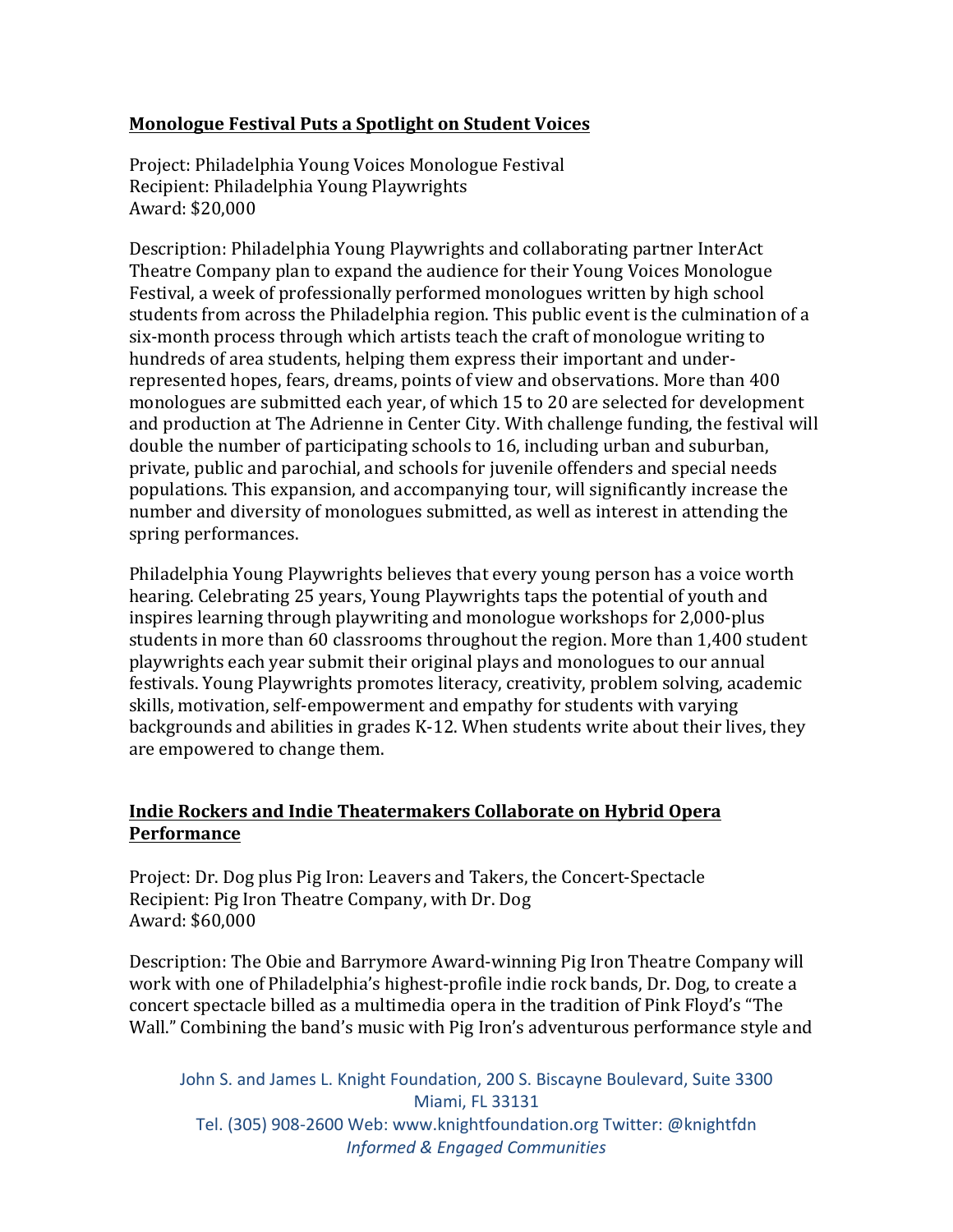live performers from Philadelphia's contemporary dance and theater communities, this collaboration aims to revolutionize the experience of live rock music. The project will bring together two passionate but disparate groups of fans  $-$  both indie rock fans and indie theater lovers — to build a new audience for hybrid performance in Philadelphia and beyond.

Since its inception in 1995, Pig Iron Theatre Company has grown from a small, fringe performance troupe into one of the best-known groups of its kind on the East Coast. Over that time, they have created 27 original works, garnering praise from audiences, peers, and critics. The New York Times hailed Pig Iron as "one of the few groups successfully taking theatre in new directions." Rather than beginning their work from a writer-proposed script, they start with an idea, a character, or a situation, and allow the ensemble to forge the piece through focused improvisation and discussion.

# **After-School Music Program Cultivates Children's Creative Skills**

Project: POP Creates Recipient: Play On, Philly! Award: \$150,000

Description: To cultivate students' creative skills, Play On, Philly! will expand its afterschool music education program to teach students to improvise, compose and record music while presenting public performances throughout the Philadelphia region. The program focuses on using music to build students' academic and social skills by engaging them through musical instruction for three hours each weekday. Challenge funding will enable the program to expand, adding classes in composition, music production and technology, and jazz.

Play On, Philly! is an innovative education and social initiative that provides opportunities for personal development to children through the study of music. Inspired by the social development and music education program of Venezuela, El Sistema, Play On, Philly! seeks to enrich the lives of Philadelphia youth by providing daily musical instruction in communities that have little access to music education.

# Pop-Up Performance Art Enriches Reading Terminal Market

Project: Under the Cosmopolitan Canopy: Art at the Reading Terminal Market Recipient: Reading Terminal Market Award: \$60,000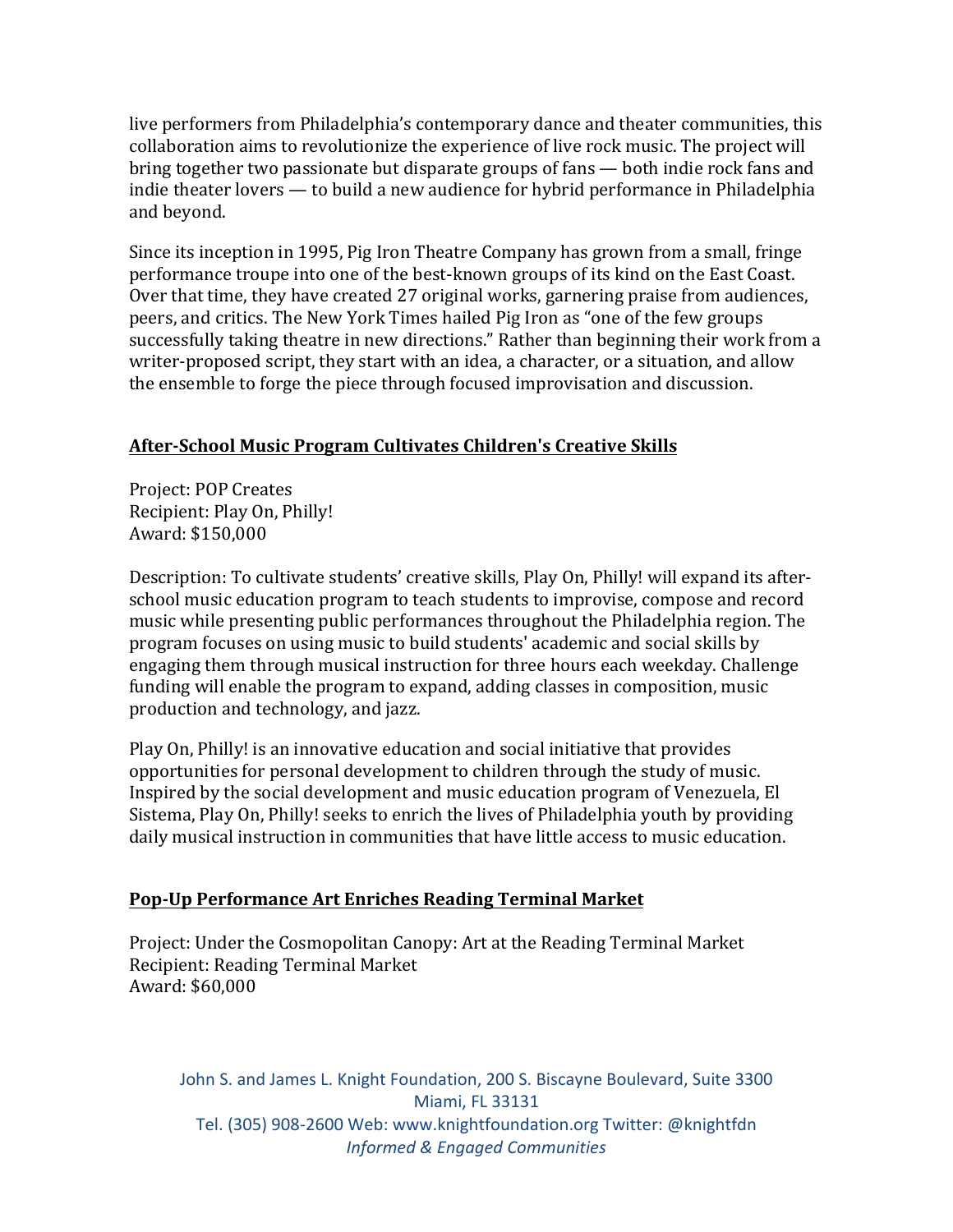Description: With more than six million shoppers per year, the Reading Terminal Market is one of Philadelphia's most visited sites, a popular venue for pop-up performances by organizations ranging from the Philadelphia Orchestra and Opera Philadelphia to the Canadian circus troupe 7 Fingers. The market seeks to continue to weave the arts into visitors' everyday lives by expanding its current programming and developing a more proactive approach to pop-up performances. This will include partnerships with some of the city's performing arts organizations such as FringeArts and Dance/USA Philadelphia. The market will also expand its existing lunchtime performance series to more fully represent the city's population and provide additional, free access to performing arts.

One of America's largest and oldest public markets, the Reading Terminal Market serves as a public trust providing a venue for independent local businesses to showcase the Philadelphia region's culinary bounty and cultural diversity. Housed since 1893 in a National Historic Landmark building, the market offers an incredible selection of farm fresh produce, meats and poultry, plus the finest seafood, cheeses, baked goods, confections, flowers, kitchenware, cookbooks, jewelry and crafts. The market is managed by a not-for-profit company as a tenant of the Pennsylvania Convention Center Authority, which has owned the terminal since 1990.

#### **Participatory Shakespeare Performance Encourages Unique Audience Interactions**

Project: Your Prince and Mine Recipient: Shakespeare in Clark Park Award: \$35,000

Description: To engage audiences in new ways, Shakespeare in Clark Park will team up with Team Sunshine Performance Corporation to involve audiences in a summer 2014 performance based on Shakespeare's Henry IV. The piece, "Your Prince and Mine," will offer three avenues of participation: 1) a preshow happy hour/education session open to the public that prepares the audience for the performance; 2) the production of the play itself, which will include 3) an enormous battle scene in which community members will be part of a stylized spectacle that brings the play's war into focus. Organizers hope the large-scale event provides a galvanizing opportunity for thousands to uniquely interact with live performance  $-$  and with each other.

Shakespeare in Clark Park is a theater company committed to presenting free, outdoor productions of Shakespeare's plays, creating an annual summertime cultural event accessible to the Clark Park neighborhood and the greater Philadelphia area. A collaborative and experimental approach to classical work draws artists from the Philadelphia theater, music, clown, and improvisation communities to create the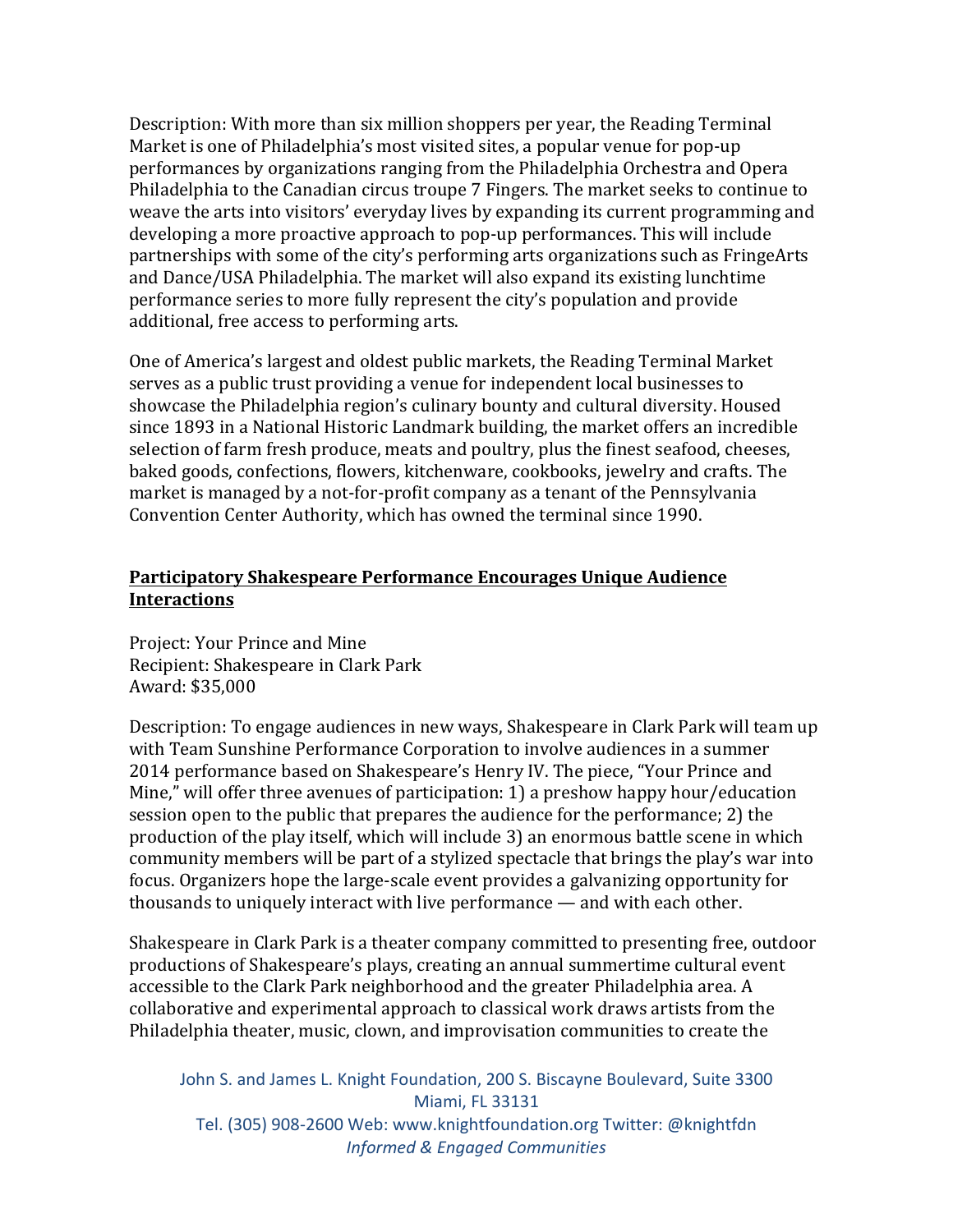company's signature style – clear, physically engaged storytelling anchored by topnotch original music and visual spectacle. Now in its eighth season, Shakespeare in Clark Park brings a diverse audience, numbering in the thousands, to one of the city's most vibrant parks.

## **Seasonal Pop-Up Series Builds on Neighborhood Traditions**

Project: Street Performance Corridor Recipient: South Street Headhouse District Award: \$15,000

Description: To bring more cultural vibrancy to the area, the South Street Headhouse District will produce a series of seasonal pop-up and street events that build on local traditions. The district is composed of more than 400 primarily small businesses with a legacy as a commercial corridor and artistic community. It welcomes more than 1 million visitors annually. The performance series seeks to continue to reinvigorate the district as a great place to eat, shop and stroll and to provide a venue for talent in Philadelphia. 

The South Street Headhouse District is a historic commercial corridor and home to more than 400 unique businesses, including some of the region's best restaurants, retailers, and services. The district is also one of the most popular tourist destinations in Philadelphia, with a vibrant artistic heritage. The mission of the district is to create a thriving business area through physical improvements as well as marketing and promotional initiatives.

# **Indian Music Gets Creative Makeover with Nontraditional Concert Series**

Project: Bringing Indian Music with an Edge to Philadelphia Recipient: Sruti, The India Music and Dance Society Award: \$15,000

To bring Indian music to new audiences, the 26-year-old Sruti Music and Dance Society will hold a concert series geared toward a young, urban crowd. Indian music, much of which is improvised like jazz, is emerging as an area where traditional forms are now being treated to creative makeovers, and the series will play off that trend. Each concert will be held in a nontraditional venue in the city's core and will be accompanied with post- or pre-show chat sessions and a community workshop.

Sruti, The India Music and Dance Society is a not-for-profit cultural presenting organization based in the Philadelphia area. The mission of Sruti is to promote Indian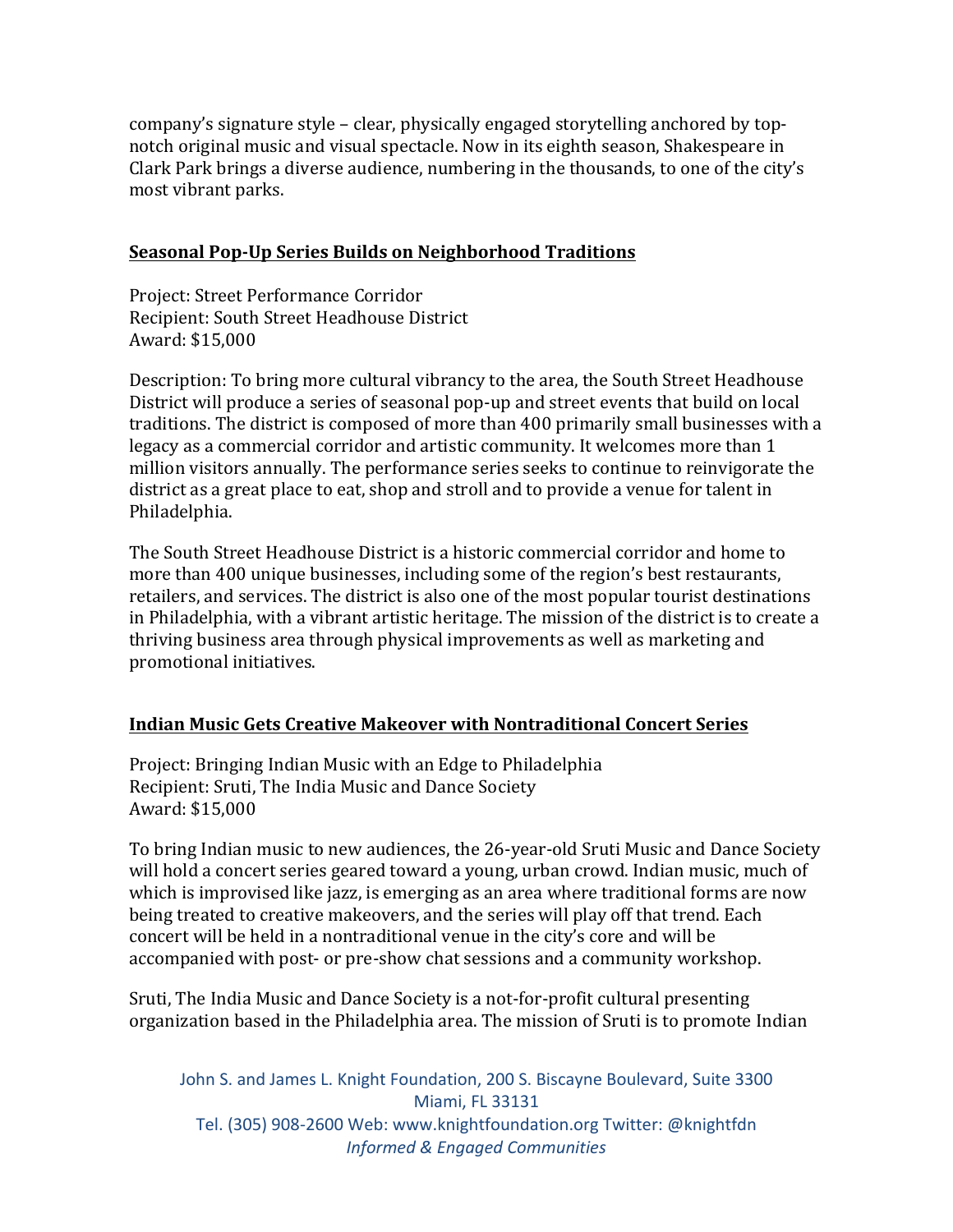classical dance and music, to bring together the people of the Greater Delaware Valley who are interested in these arts, and to effectively serve their common interest. Sruti has been fulfilling this mission since 1986 with a group of dedicated volunteers. Sruti presents on an average about ten events a year, including music and dance performances and educational outreach programs.

#### **Philadelphia DJs Amplify Visual Art in Immersive Exhibition**

Project: Sights & Sounds: An Illadelph Experiment Recipient: Stacey "Flygirrl" Wilson Award: \$20,000

Description: To explore the connection between music and the visual arts, this project will commission the work of 15 prominent Philadelphia DJs, whose music will be the inspiration for artworks created by 15 local visual artists. The DJs will work in the musical genre of their choice, and the visual artists will receive the DJs' music in a random selection. In the end, a dynamic exhibit will showcase each piece of art, each accompanied by iPods the viewer will listen to, immersing them in the experience and embarking on the same aural journey as the piece's creator.

Stacey "Flygirrl" Wilson is a Jane of all trades. She's a visual artist, graphic designer, event planner and promoter, creative director and project manager for various brands. Her background is extensive, ranging from managing nightclubs to planning private parties for Prince to being the owner of the longest running party in Philadelphia, Tastytreats. Her art has been featured on the walls of The Real World Philadelphia house and Half & Half and the pages of Jill Scott's "The Moments, The Minutes, The Hours." The Greater Philadelphia Tourism Board also named Wilson a 2009 Philadelphia Creative Ambassador.

#### **Event Series Combine Arts Forms for Truly Multimedia Experience**

Project: Cross-Pollination Philadelphia Recipient: Swim Pony Performing Arts Award: \$40,000

Description: What happens when you cross a string quartet with a comic book illustrator? Swim Pony Performing Arts wants to find out. In Cross-Pollination Philadelphia, Swim Pony will seek out artists interested in exploring how their work can be inspired and even transformed by other mediums and curate a series of unique cross-disciplinary events that combine the strengths of two or more art mediums into something new. A poetry reading could be transformed with a movement sequence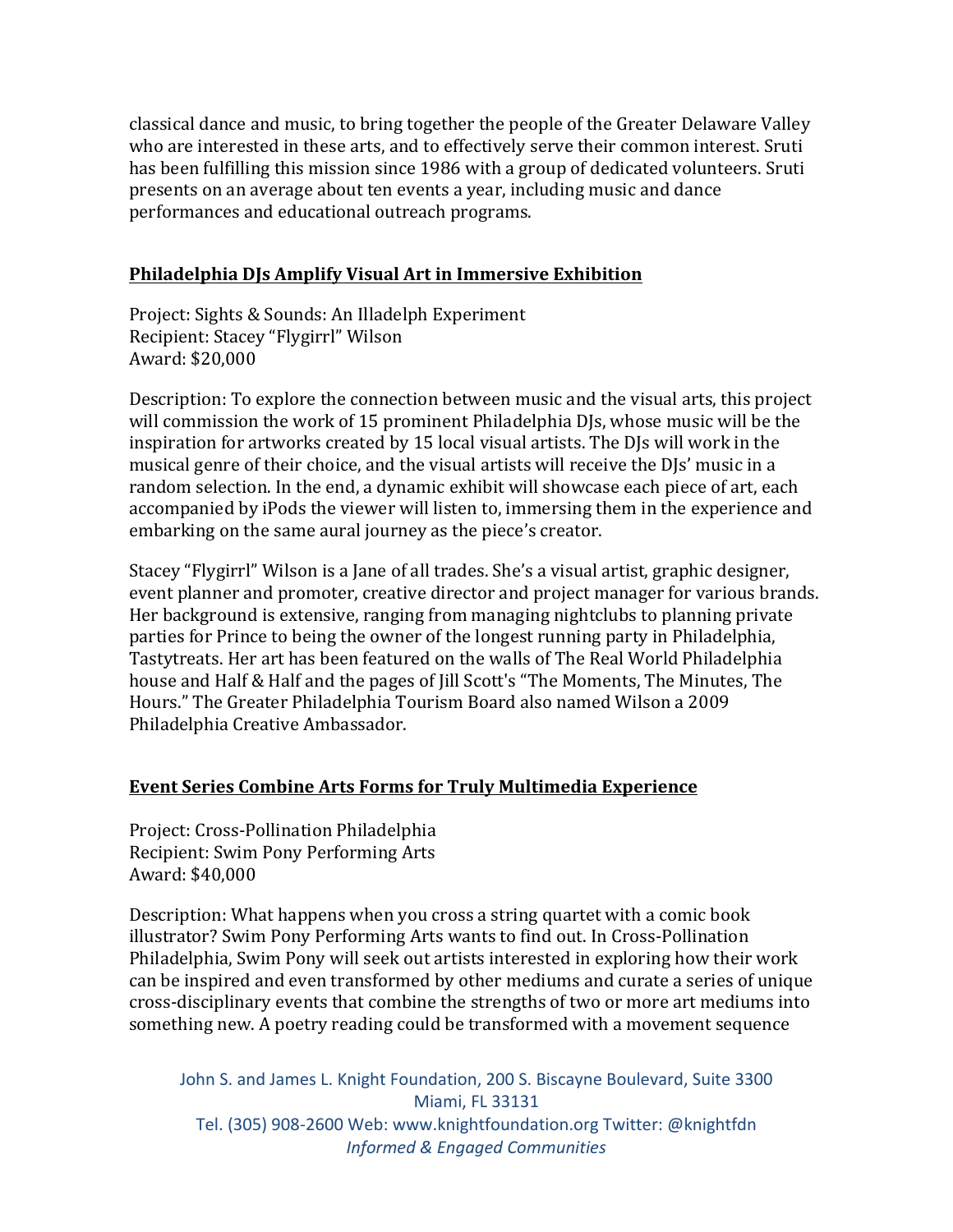that happens all around the listeners. A fiction writer might create a story that must be read with an original soundtrack playing in the background. By staging this series of unexpected collaborations, Swim Pony hopes to inspire artists and art audiences to break the mold of how they see their mediums and create opportunities for experiences no one has ever imagined.

Helmed by Artistic Director Adrienne Mackey, Swim Pony was founded in December of 2009 to give a name to the body of genre-defying work she creates with an ensemble of artists who live and work in Philadelphia. In the spring of 2010, the company premiered its critically acclaimed first work, SURVIVE! - a 22,000 square-foot, chooseyour-own adventure installation exploring humanity and the universe. In 2012, Swim Pony received the Knight Arts Challenge award for "Outside the (Black) Box" to weave the arts into the community by presenting revamped versions of plays in nontraditional spaces.

## **Communities Come Together Through Latino Arts**

Project: Getting to Know You (Conociéndote): Bridging the Audience Divide Recipient: Taller Puertorriqueño Award: \$60,000

Description: To engage more audiences in the city's Latino arts scene, Taller Puertorriqueño will organize a series of gallery exhibits and musical performances. The series, Getting to Know You (Conociéndote), continues Taller's efforts to transform the community it serves into a cultural crossroads where people come together. Conociéndote will integrate five exhibition sites centering around three commissioned, multimedia and socially relevant outdoor art installations in and around its campus in an area known as El Centro de Oro (The Golden Center). School groups and afterschool students will tour the exhibits, and music and dance performances will enhance each event. Organizers hope the fresh, contemporary art will attract both Philadelphia's Center City arts audience and local residents to bring economically, educationally and culturally disparate groups together.

Founded in 1974, Taller Puertorriqueño, (The Puerto Rican Workshop) works to fill the gap of Latino cultural programming in the Philadelphia region. Taller's programs work at the nexus of arts, culture, human rights, and social advocacy to catalyze social change and community advancement. Taller's education programs for at-risk inner city children and youth offer culturally based experiences to stimulate academic pursuits. Through its mostly free events, Taller strives to provide quality Latino arts and cultural programming to those who have little access, while reaching out to the community at large.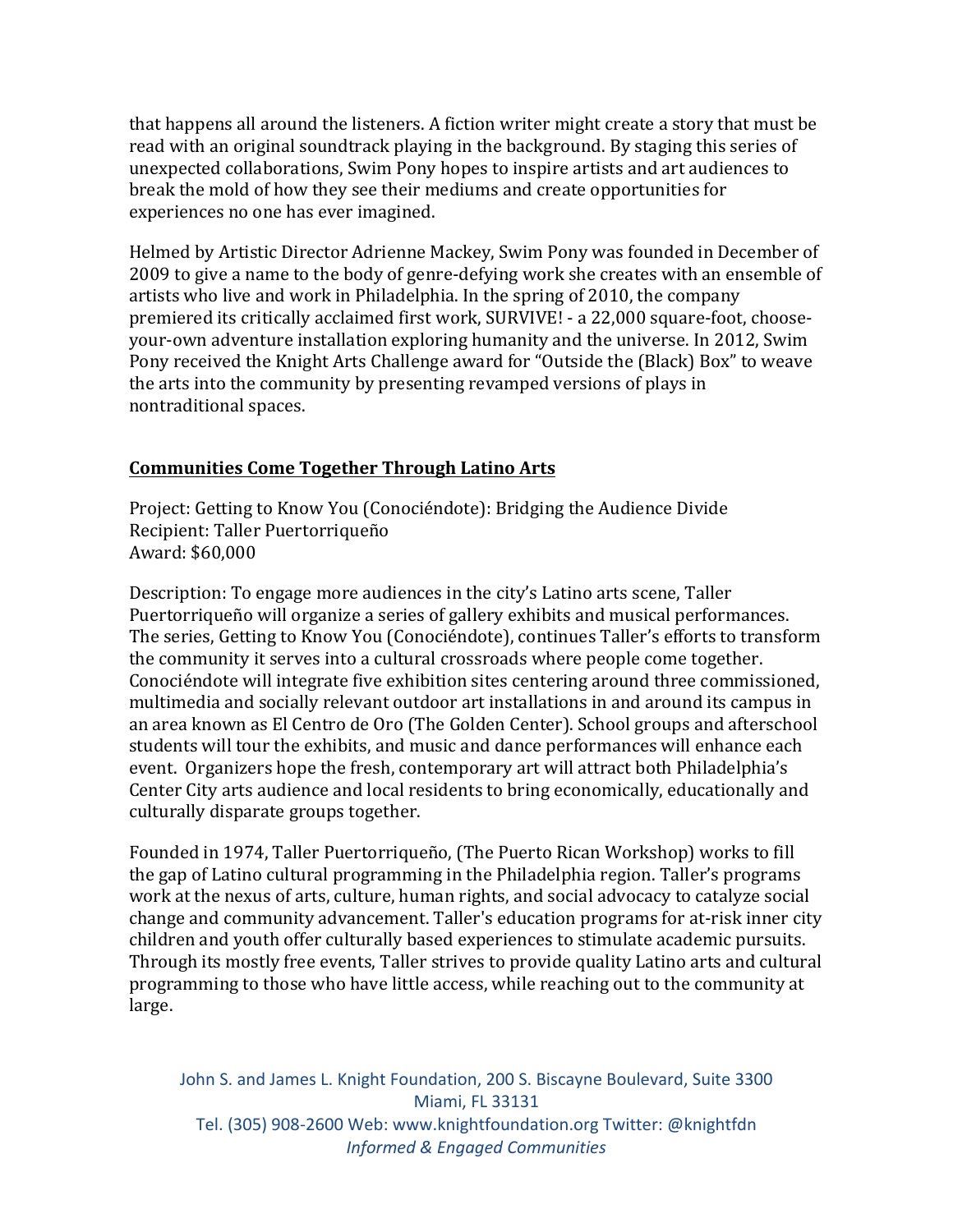## **Musicians Explore Sound in Local Architectural Treasure**

Project: Sanctuary Recipient: The Rotunda Award: \$7,000

Description: While The Rotunda, a community venue recently placed on the city's Register of Historic Places, offers 300 events per year in its performance room, a small but growing number of special projects occur in its 100-year-old Beaux Arts sanctuary. Through this project, organizers seek to turn that space into a musical instrument. Improvisational and experimental musicians will be invited for a three-month residency to create public performances that artfully use the sanctuary's acoustics. Usually, venues adapt to the needs of the musicians; here, musicians will adapt to the acoustics and layout of this unorthodox site in which sound carries in unexpected ways and whispers can be heard from 100 feet away. Applicants don't have to be skilled in traditional music - someone who wants to explore the sounds of bottles and cans will be as eligible as a violinist. The eight residents will participate in studio tours where the public can hear works in progress, in addition to three concerts at which they will perform solo and ensemble pieces.

The Rotunda is an arts and culture community venue fueled by the belief that the arts can catalyze social change as they lead to meaningful partnerships between disparate groups. More than 300 events are presented every year, including live music, film, spoken word, theater, art, dance, education, youth programs, and experimental genres. At its core, The Rotunda is a shared space and arts incubator fostering learning, enrichment, and community support while empowering the public to present and promote their work.

# **Public Art Serves the Environment and Educates Public**

Project: Landlab Series Recipient: The Schuylkill Center for Environmental Education Award: \$20,000

Description: In an effort to address the city's environmental issues, The Schuylkill Center for Environmental Education and The Center for Emerging Visual Artists will launch an artist residency program that invites professional artists and environmental scientists to work together to create real solutions to threats to Philadelphia's ecosystems. The program operates on three equal platforms: art creation, ecological restoration and public engagement. Four residencies will grant selected artists resources and space on the Schuylkill's property to create "ecoventions": public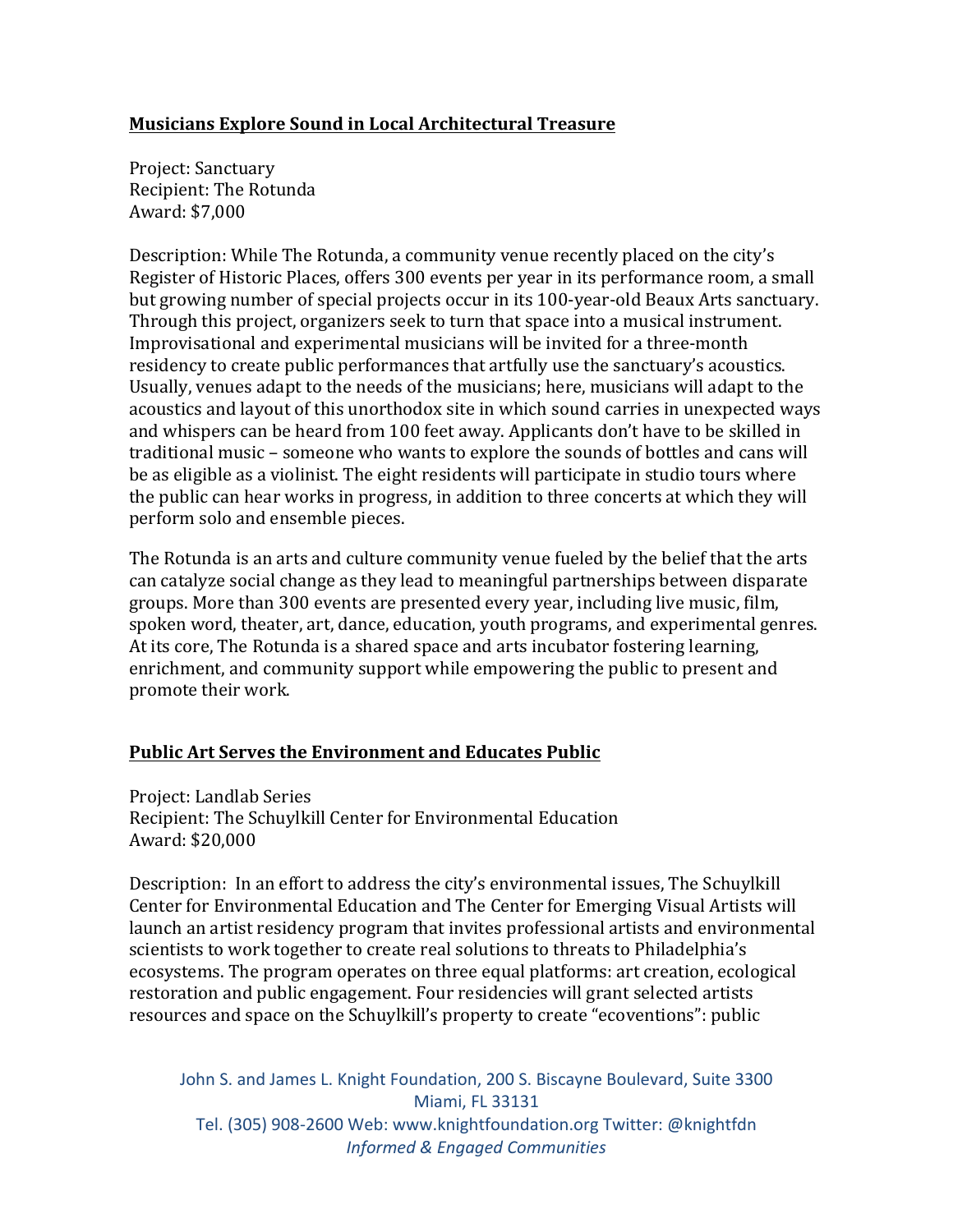artworks, often permanent installations, that prevent or remediate environmental damage. The six-month, paid residencies will leverage the curiosity of both artists and scientists to produce new methods for exploration and discovery, in addition to new contemporary artworks.

The Schuylkill Center for Environmental Education was founded in 1965 as the nation's first urban environmental education organization. Its 365-acre sanctuary serves as a living laboratory to foster appreciation, deepen understanding, and encourage stewardship of the environment. The Center reaches over 15,000 Philadelphia-area residents each year with an array of educational programs, including standards-based programs for schoolchildren, continuing education for teachers, and a full calendar of events for the public. In 2010 the Center signed conservation easements with Natural Lands Trust, protecting in perpetuity the largest privatelyowned tract of land within the Philadelphia city limits.

#### **<u>Social Practice Artist Residencies Reflect on North Philadelphia Communities</u>**

Project: The Urban Experience: Village Artist-in-Residence Program Recipient: The Village of Arts and Humanities Award: \$150,000

Description: To support emerging and mid-career artists, the Village Artist-in-Residence program will award yearlong residencies to exceptional artists seeking community based social practice for the investigation and execution of their work. In exchange for a commitment to create an original project that responds to, engages and/or reflects on the North Philadelphia community, the residents receive housing, a \$10,000 stipend, access to extensive art-making facilities, a solo exhibition and a critical catalogue. The Village will partner with universities and museums to share resources and provide additional career-making opportunities such as lectures and workshops. For many artists, the program will be the first time they are able to fully devote themselves to their artistic practice.

The Village of Arts and Humanities supports the community's voices and aspirations by providing opportunities for self-expression rooted in art and culture. The Village inspires people to be agents of positive change through programs that spark creativity, engage youth, revitalize community, preserve heritage and respect the environment.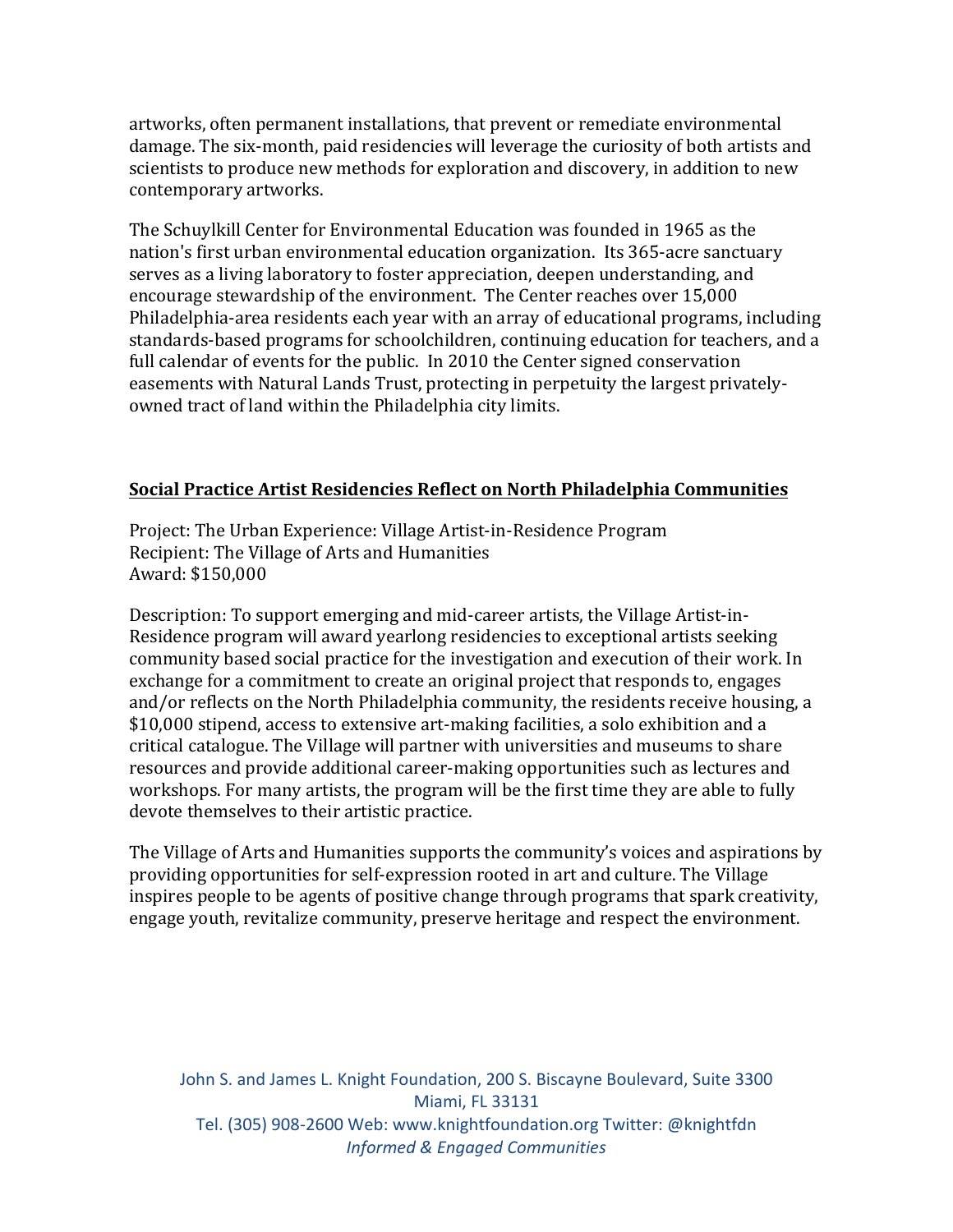## Artists and Restaurateurs Collaborate on Cutting-Edge Projects

Project: Operation Food for Thought Recipient: Theresa Rose Award: \$25,000

Description: To create connections between neighborhood restaurateurs and artists, Operation Food for Thought will produce cutting-edge art and food projects that respond to growing trends in contemporary art and emerging food culture. The project will commission internationally renowned artists to develop site-specific and contentrelevant local food projects. Participating restaurants will be predominantly family run and reflect the neighborhood's demographics. During the spring of 2015, each artist will present their project that may include artist-designed dinner events, menu additions and other collaborations with the restaurants.

Theresa Rose is the visual arts program director for FringeArts, as well as an artist and organizer. Rose previously served as public art project manager for the City of Philadelphia's Office of Arts, Culture and the Creative Economy, having managed the city's Percent for Art Program and produced Soil Kitchen, the city's first temporary and participatory public art commission. She is also founder of Philly Stake, a microgranting program for creative community engaging projects. While earning her master's in fine arts at the Pennsylvania Academy of the Fine Arts, she co-chaired the Visiting Artist Lecture Series.

# **University Students Celebrate Beloved African American Artist**

Project: Charles Searles: In Motion Recipient: Tyler School of Art, Temple University Award: \$8,000

Description: To celebrate one of the community's most beloved African-American artists, students from three universities will collaborate on exhibitions of the paintings, sculptures and photographs of Charles Searles. These three-month exhibitions will appear in two Philadelphia neighborhoods and will be preserved with a substantial catalogue introducing fresh perspectives on Searles (1937-2004), one of the first contemporary black artists to be nationally recognized by inclusion in the Whitney Museum of American Art. A series of events for the community, including a crossdisciplinary arts symposium with dance, performance poetry and discussion, will enhance the understanding of Searles' vividly colorful and energetic art. Students from Temple University, La Salle University and Chestnut Hill College are expected to participate.